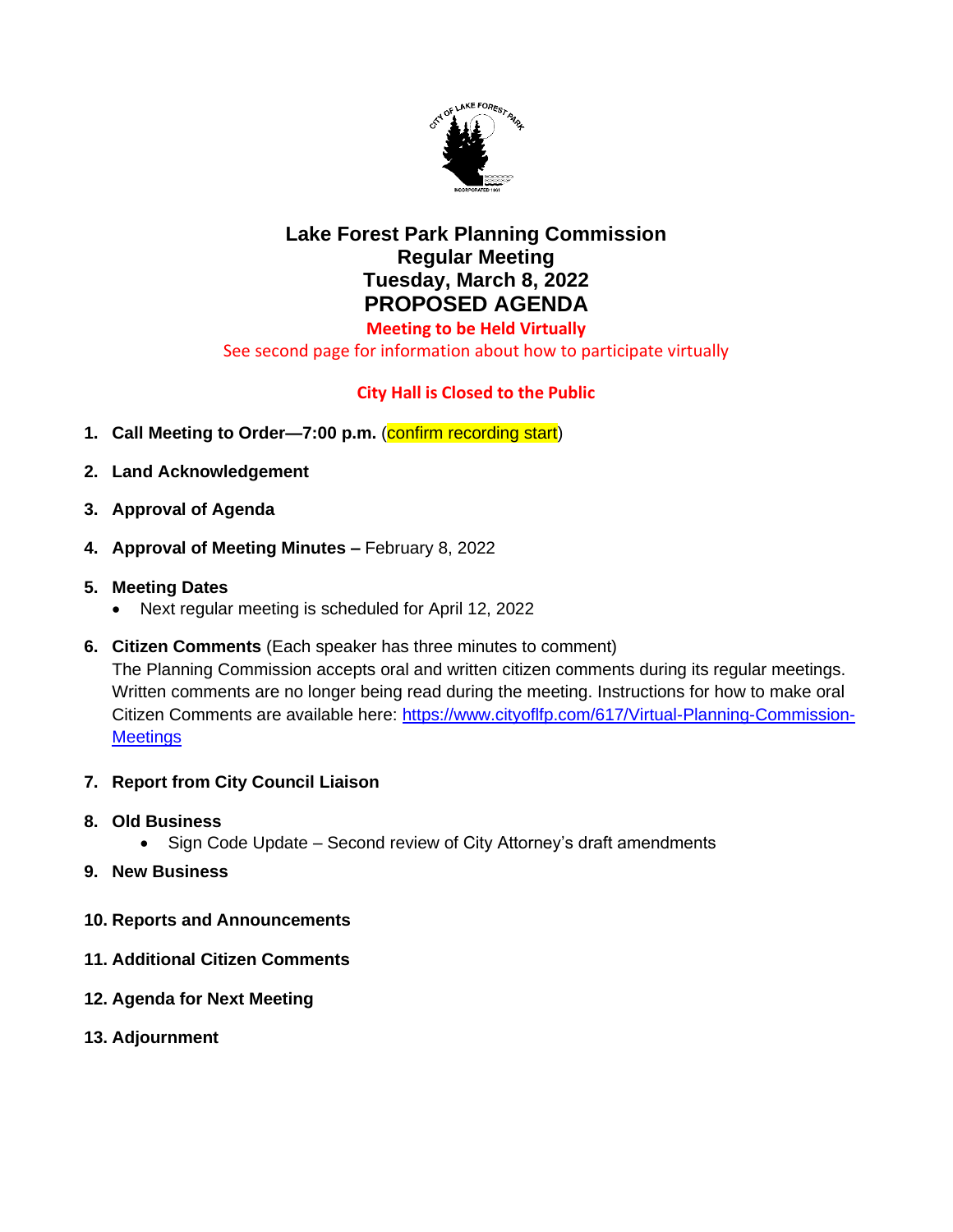### *Planning Commission's Land Acknowledgement*

*We'd like to acknowledge we are on the traditional land of a rich and diverse group of Native Peoples who have called this area home for more than 10,000 years. We honor, with gratitude, the land itself and the descendants of these Native Peoples who are still here today. In doing this we aim to illuminate the longer history of this land we call home, our relationship to this history, and the heritage of those peoples whose ancestors lived here before the European-American immigration that began in the 1800s.*

**Instructions for participating in this meeting virtually:**

**Please click the link below to join the webinar:**

**<https://us06web.zoom.us/j/83329147986>**

**Or One tap mobile :** 

 **US: +12532158782,,83329147986# or +13462487799,,83329147986#** 

**Or Telephone:**

 **Dial(for higher quality, dial a number based on your current location):**

 **US: +1 253 215 8782 or +1 346 248 7799 or +1 408 638 0968 or +1 669 900 6833 or +1 301 715 8592 or +1 312 626 6799 or +1 646 876 9923** 

**Webinar ID: 833 2914 7986**

 **International numbers available: https://us06web.zoom.us/u/kdRdFo5ifO**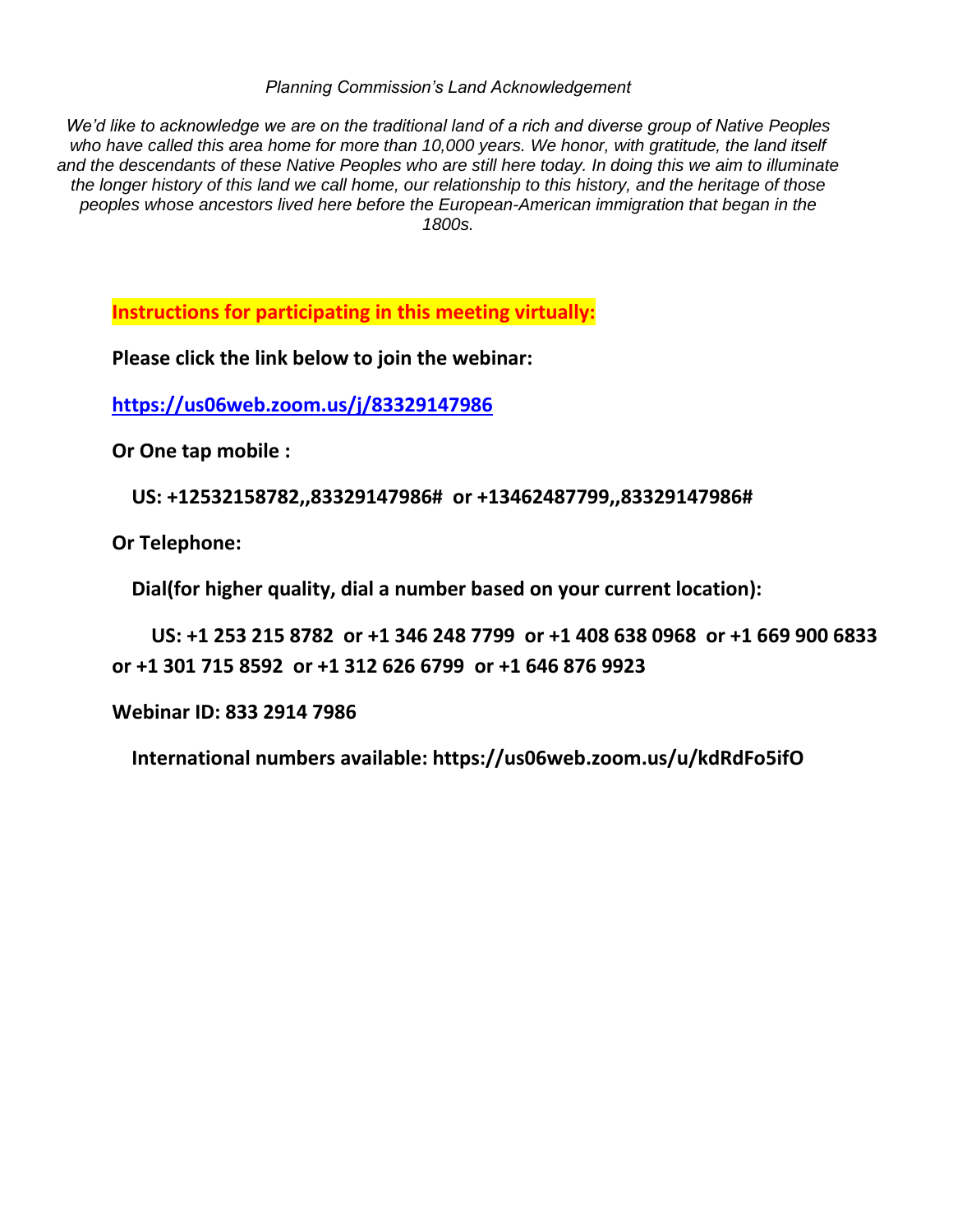

### **Memorandum**

| To:                | <b>Planning Commission</b>                                |
|--------------------|-----------------------------------------------------------|
| From:              | <b>Steve Bennett, Planning Director</b>                   |
| Date:              | March 3, 2022                                             |
| Re:                | March 8, 2022 Meeting Agenda Materials                    |
| <b>Attachment:</b> | 1. Draft Amendments to Ch. 18.52, Signage, LFPMC          |
|                    | 2. Updated Summary Table of Draft Amendments to Ch. 18.52 |

At the February 8, 2022 meeting, Commissioners reviewed the initial draft of proposed changes to Ch. 18.52 (Signage). The meeting on 3/8 will be an opportunity for a second review and discussion of Attachment 1, an updated draft that has a few minor changes which City Attorney Kim Pratt can address at the meeting. Attachment 2 is an similarly updated version of the summary table that was presented at the last meeting. Also included below is the response from City Attorney Pratt regarding pending U.S. Supreme Court case related to signs.

**From:** Kim Adams Pratt <kim@madronalaw.com> **Sent:** Wednesday, March 02, 2022 10:58 AM **To:** Stephen Bennett <SBennett@ci.lake-forest-park.wa.us> **Subject:** Atty/Client - Off Premises sign information for 3/8 PC

Steve, the following information is for inclusion in the materials for the 3/8 PC meeting:

At the Planning Commission meeting on February 8<sup>th</sup>, Commissioner Bourey brought up a pending U.S. Supreme Court case that may change how cities are allowed to regulate off-premise signs. The following is a summary of the case and the position of the city adopting the regulation.

The U.S. Supreme Court heard argument in November 2021 in the case of *City of Austin v. Reagan National Advertising*. The Court's docket provides the following summary of the case:

QUESTION PRESENTED: Austin sign code provisions distinguish between onpremise and off-premise signs based solely on location. From this distinction and unrelated to what message is conveyed—the sign code establishes a technology-based rule about how a sign's message may be conveyed. On-premise signs may be digitized, and off-premise signs may not.

Billboard companies sought permits to digitize 84 billboards—off-premise signs—and sued the city when the permits were denied. The Fifth Circuit ruled that the First Amendment invalidated the challenged provisions, holding that the on-premise/offpremise distinction is content-based under *Reed v. Town of Gilbert* and fails the strict scrutiny test.

The question presented is: Is the city code's distinction between on- and offpremise signs a facially unconstitutional content- based regulation under *Reed*?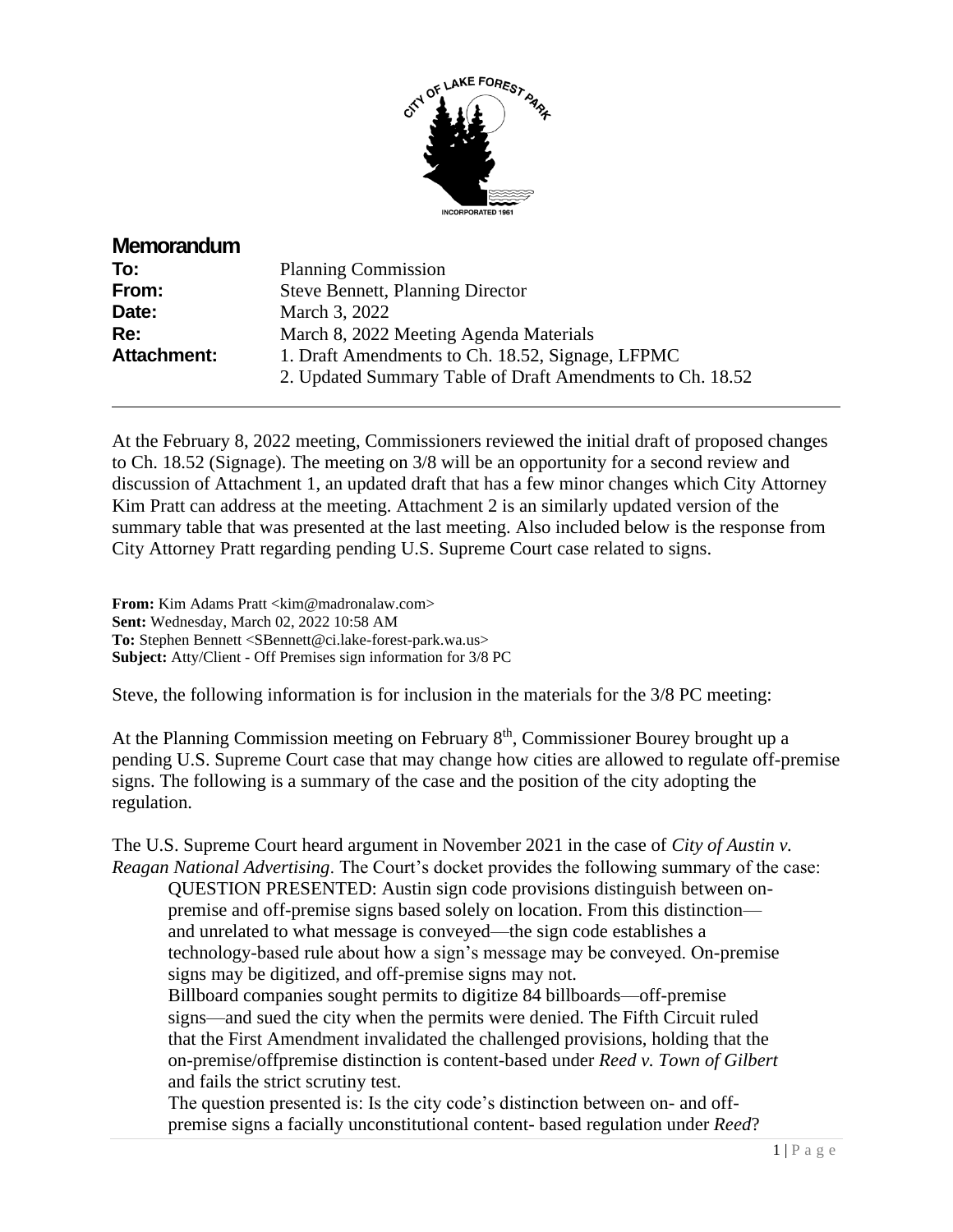The City of Austin argued the regulation was based on the need to balance the "public policy needs of ensuring traffic safety and protecting local aesthetic values, while also allowing ample room for free speech advertising."

The Court's decision in this case is expected to be issued in June of 2022.

Thanks, Kimi

Kim Adams Pratt



14205 SE 36th Street Suite 100, PMB 440 Bellevue, Washington 98006 Tel: (425) 201-5111, Ext. 3 [Kim@MadronaLaw.com](mailto:Kim@MadronaLaw.com) [www.MadronaLaw.com](http://www.madronalaw.com/)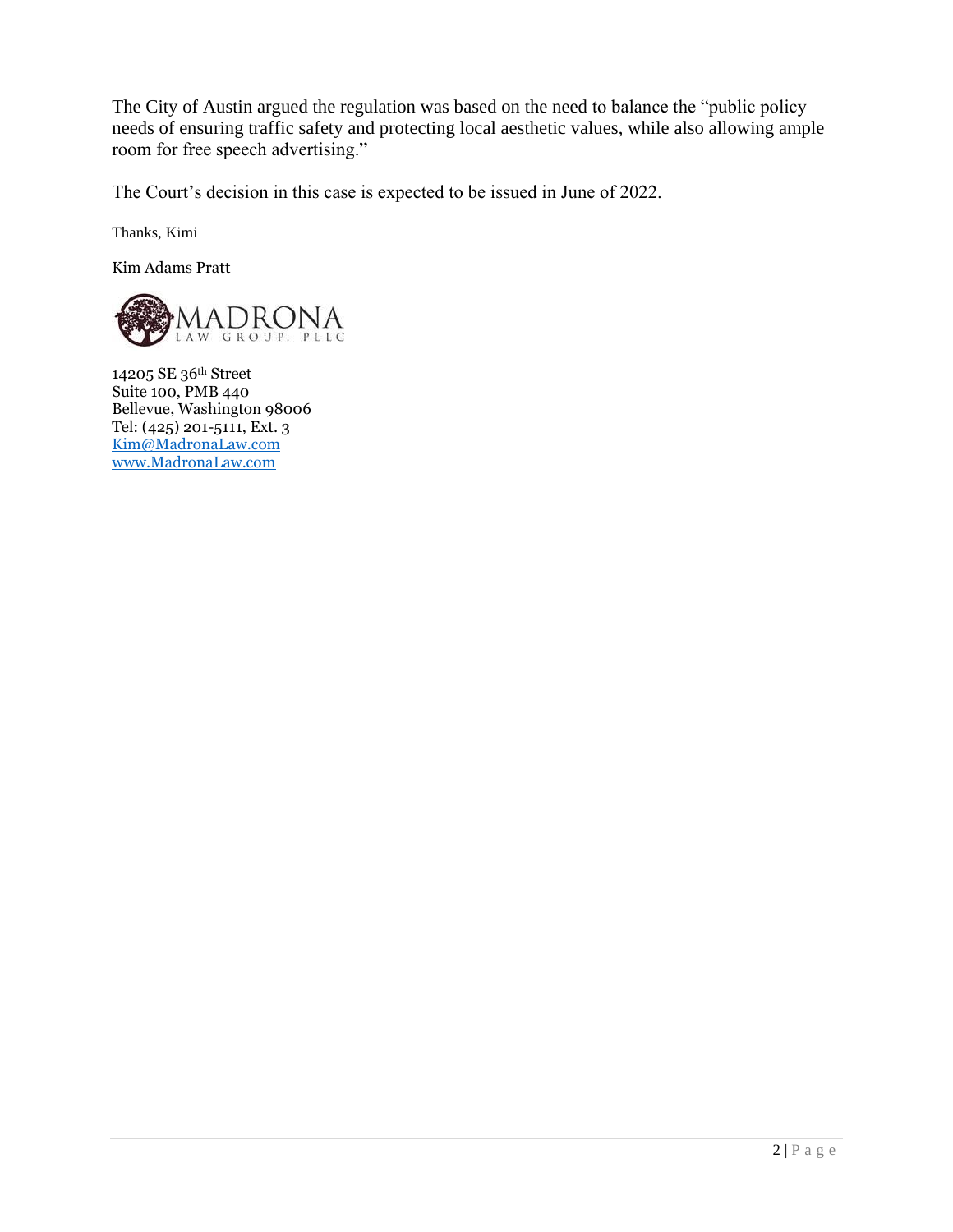### 1 **DRAFT AMENDMENTS**<br>2 **CHAPTER 18.52, SIGNAGE, LI** 2 **CHAPTER 18.52, SIGNAGE, LFPMC**

| 3              |                                                                                                 |       |
|----------------|-------------------------------------------------------------------------------------------------|-------|
| 4              |                                                                                                 |       |
| 5              |                                                                                                 |       |
| 6              | Section 1. AMEND. The City Council of the City of Lake Forest Park hereby                       |       |
| $\overline{7}$ | amends section 18.52.020 LFPMC, Definitions, as follows:                                        |       |
| 8              | 18.52.020 Definitions                                                                           | Con   |
| 9              |                                                                                                 | base  |
| 10             | A. "Celebration displays" are temporary signs, banners, posters, fluttering devices,            | it wi |
| 11             | balloons, and pennants used solely for the purpose of announcing the opening of a new           |       |
| 12             | business, celebration of business anniversaries or announcing major sales. No balloon           |       |
| 13             | may exceed three cubic feet. No celebration shall commence prior to the start of the            |       |
| 14             | celebration. The notice shall specify the first and last days of the celebration.               |       |
|                |                                                                                                 |       |
| 15             | A. "Animated sign" means any sign, or any portion of the sign, affected by the                  |       |
| 16             | movement of air or other atmospheric or mechanical means, or that uses natural or               |       |
| 17             | artificial changes of lighting, to depict action or create a special effect or scene.           |       |
| 18             | Animated signs include, but are not limited to, flashing signs, inflatable signs, rotating      |       |
| 19             | signs, pennants, streamers, balloons, searchlights, spinners, and propellers.                   |       |
| 20             | Changeable message signs are not considered animated signs for the purposes of this             |       |
| 21             | chapter.                                                                                        |       |
|                |                                                                                                 |       |
| 22             | B. "Awning or canopy sign" means a nonelectric sign that is printed on, painted on, or attached |       |
| 23             | to the vertical surface or flap of an awning or canopy.                                         |       |
|                |                                                                                                 |       |
| 24             | C. "Banner" means a sign composed of flexible material, such as fabric, pliable plastic,        |       |
| 25             | or other similar nonrigid material, with no enclosing framework or electrical components        |       |
| 26             | and that is supported or anchored on two or more edges or at all four corners, or along         |       |
| 27             | either one edge or two corners with weights installed that reduce the reaction of the sign      |       |
| 28             | to wind.                                                                                        |       |
|                |                                                                                                 |       |
| 29             | DB. "Changing message signs" are signs in which a change of message is made by                  |       |
| 30             | means of moving or digitally changing letters or numbers or combinations thereof., such         |       |
| 31             | as clocks and electronic signs indicating time, date and temperature. The display must          |       |
| 32             | also be monochromatic. Ale messages other than date, time and/or temperature are                |       |
| 33             | permitted on changing message signs.                                                            |       |
|                |                                                                                                 |       |
| 34             | E. "Copy" means the graphic content of a sign surface, including, but not limited to,           |       |
| 35             | graphics, letters, numbers, figures, symbols, and trademarksr.                                  |       |
|                |                                                                                                 |       |
| 36             | C. "Construction signs" are nonilluminated signs which identify the architects, engineers,      |       |
| 37             | planners, contractors or other professional individuals or firms involved with a                |       |
| 38             | construction or remodel project or which announce the character or purpose of a project         |       |
| 39             | but which do not advertise any product.                                                         |       |

**Commented [KAP1]:** The definitions deleted are content based meaning you have to read the sign to determine how it will be regulated.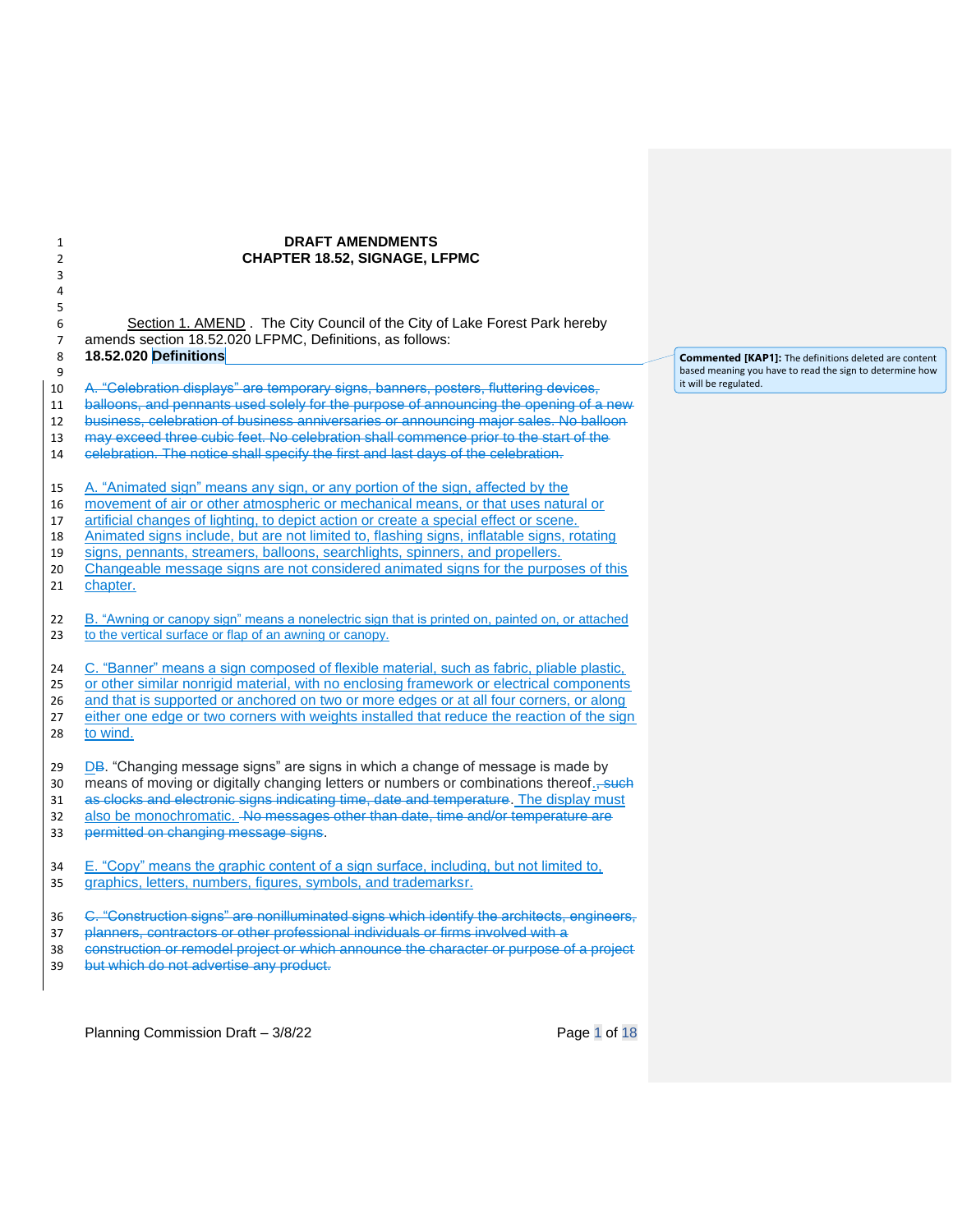FD. "Freestanding sign" means a sign standing directly on the ground or having one or 2 more supports standing directly on the ground, and being detached from any building or fence.

- G. "Illuminated sign" means a sign with an artificial light source incorporated internally or externally for illuminating the sign.
- 6 H. "Lawn sign" means a freestanding sign made of lightweight materials such as
- 7 cardboard or vinyl that is supported by a frame, pole, or other support structure placed directly in the ground without foundation or other anchors.
- E. "Incidental signs" are signs of a noncommercial nature, without advertising, intended primarily for the convenience of the public, that do not exceed a maximum area of two square feet. Incidental signs include:
- 12 1. Nonflashing signs designating street addresses, restrooms, hours of operation, entrances and exits to buildings and parking lots, help wanted signs, bus stop and bus route signs, public telephones and the like;
- 2. Property control signs such as "no trespassing" signs, "no soliciting" signs, towing signs, "no dumping" signs and the like;
- 17 3. Plaques, tablets or inscriptions of an historical character which are an integral 18 part of a building or are attached flat to the face of a building, walkway or street;
- 4. Newspaper boxes attached to mailbox posts which include the name of the newspaper; and
- 21 5. Temporary signs in RM and RS zones identifying noncommercial events such as private picnics, birthdays and the like.
- 23 A maximum of two incidental signs per business can include the names and/or logo of the business. Political signs and commercial signs such as yard sale signs, real estate 25 signs and the like are subject to the specific provisions of this chapter relating to them.
- 26 F. "Land use notice action signs" are signs notifying the public of proposed site 27 alterations and which are required to be posted.
- 28 G. "Noncommercial identity signs" are signs which identify the city, parks, public utility or
- service districts, places of worship, schools, community recreational clubs and areas and residential communities within the city or provide public service, location or
- educational information. Identity signs may not be directly illuminated but may have
- 
- indirect illumination on them. A noncommercial identity sign may not exceed 32 square feet per side or have balloons, flags, festoons, pennants or the like attached. Such signs
- 34 must be placed upon the property which they identify except as provided in
- LFPMC 18.52.040(A).

Planning Commission Draft – 3/8/22 Page 2 of 18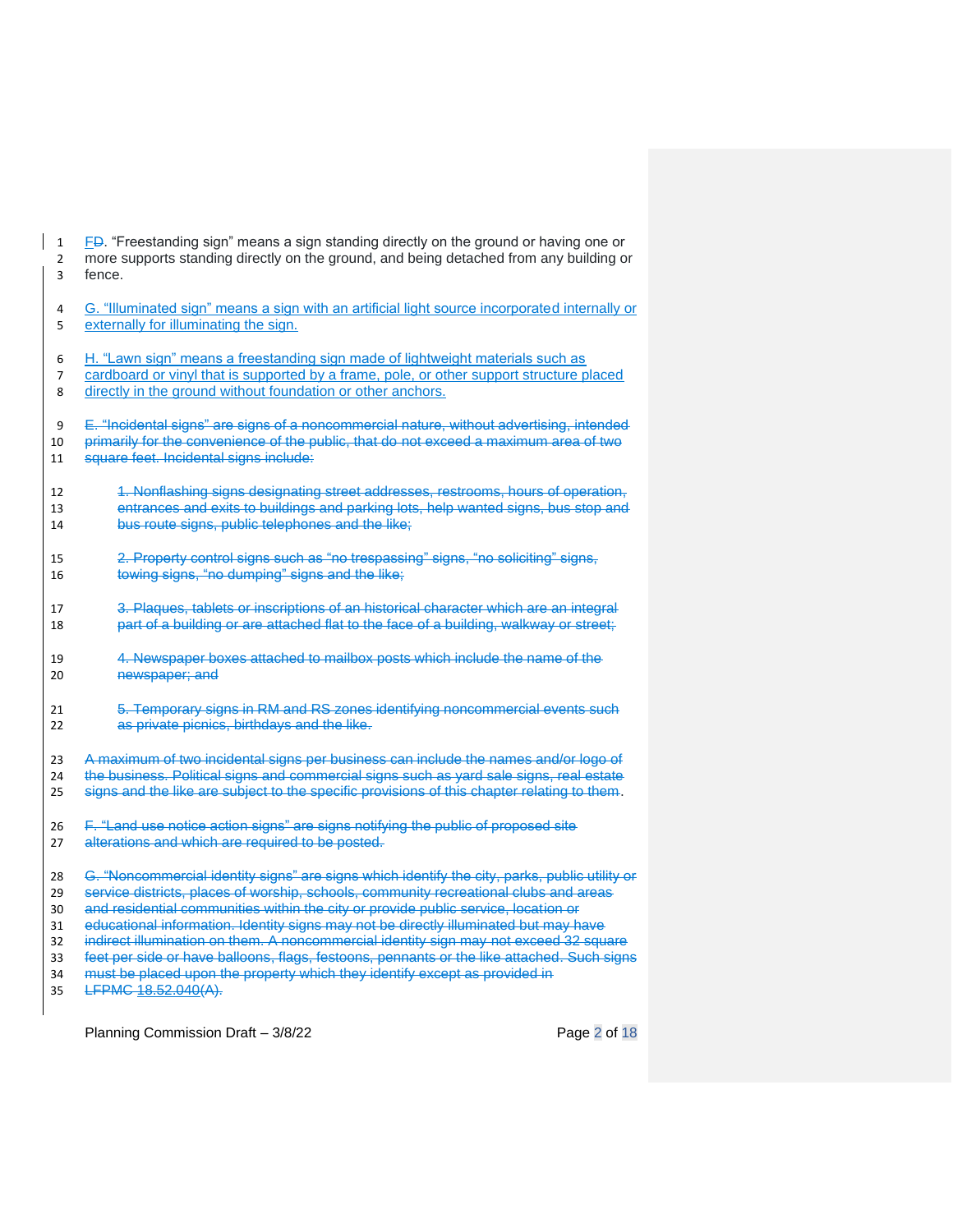1 I. "Marquee sign" means any sign attached to or supported by a marquee, which is a 2 permanent roof-like projecting structure attached to a building. 3 J. "Monument sign" means a freestanding sign having the appearance of a solid base that is 100 percent or greater of the sign face width, made of landscape construction<br>
that is 100 percent or greater of the sign face width, made of landscape construction<br>
the concrete. materials such as brick, stucco, stonework, textured wood, tile, or textured concrete, 6 which are harmonious with the materials of the primary structure on the subject 7 property. 8 KH. "Off-premises signs" are any permanent sign, such as a billboard, pedestal, pole, 9 monument, or marquee sign which displays a message which is not incidental to the 10 current use of the property on which it is located. 11 L. "Pedestal sign" means freestanding signs supported permanently upon the ground by 12 one or more solid bases, which base or bases shall be of a width equal to or greater 13 than 50 percent of the sign width. 14 M. "Pole or pylon signs" means freestanding signs supported permanently upon the 15 ground by one or more solid bases, which base or bases are less than 50 percent of the sign width. 17 N. "Portable sign" means a sign that is not permanently affixed and that is designed for 18 or capable of being moved, except those signs explicitly designed for people to carry on 19 their persons or that are permanently affixed to motor vehicles. Portable signs include, 20 but are not limited to, A-frame signs, portable reader boards, lawn signs, and similar 21 signs. 22 I. "Open house signs" are signs of an A-frame or sandwich-type construction, which 23 may include a real estate company's name and logo and the words "open house" and 24 having a directional symbol, not exceeding six square feet in size. 25 J. "Political signs" are signs which advertise or promote a political candidate(s) for public 26 elective office, promote a political party, or promote a position on a public issue or ballot 27 issue. A sign which advertises or promotes a negative position of a political candidate, 28 political party or public issue or ballot issue is a political sign. 29 K. "Real estate signs" are temporary signs not to exceed six square feet per side, which 30 may be one- or two-sided, advertising the real estate upon which it is located, or a<br>31 pertien thereof, for sale, lease or rent. portion thereof, for sale, lease or rent. 32 P. "Right-of-way" means land owned, dedicated, or conveyed to the public and used 33 primarily for the movement of vehicles, wheelchair, and pedestrian traffic, and land 34 privately owned and used primarily for the movement of vehicles, wheelchair, and 35 pedestrian traffic, so long as such privately owned land has been constructed in<br>36 compliance with all applicable laws and standards for a public right-of-way. compliance with all applicable laws and standards for a public right-of-way.

Planning Commission Draft – 3/8/22 Page 3 of 18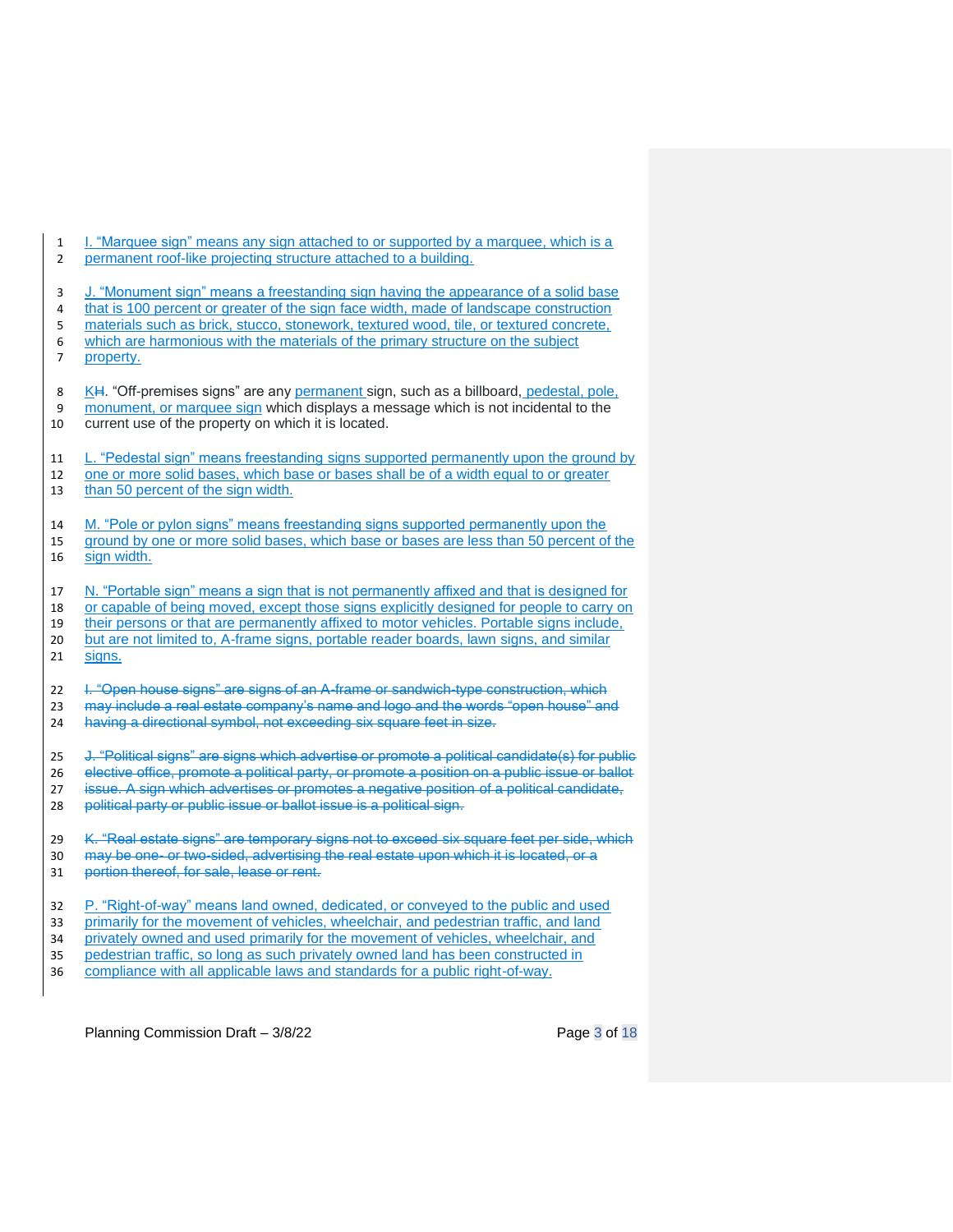- $\frac{1}{2}$  QL. "Sandwich board signs" are temporary advertising signs constructed of two boards
	- or other flat-surfaced materials hinged or otherwise connected at one end (i.e., A-frame)
	- 3 which may not exceed six<sup>12</sup> square feet per side and may not exceed four feet in
	- 1 height. Balloons, flags, festoons, pennants, and the like may not be attached to any<br>5 sandwich board sign. Sandwich board signs must be placed on the ground; they can
	- **Example in the same of standard** signs must be placed on the ground; they cannot
	- be elevated or suspended above the ground.

M. "Seasonal signs" means reasonable seasonal decorations of a noncommercial

- 8 nature within an appropriate holiday season or during a festival as long as such
- seasonal signs are removed promptly at the end of the holiday season or festival.

 RN. "Sign area" means the entire area of a sign on which copy is placed, excluding the sign's structure, architectural embellishments, and framework. Sign area is calculated by measuring the perimeter enclosing the extreme limits of the sign face containing

- copy; provided, however, for letters or symbols painted or mounted directly on walls and
- awnings, sign area shall be calculated by measuring the smallest single rectangle which
- will enclose the combined letters and symbols. Sign area for freestanding signs and
- signs contained entirely within a cabinet and mounted on a wall, roof or monument shall
- be calculated by measuring the entire area of the cabinet. When calculating sign square
- footage, the measurement of a sign's dimension shall be only with respect to its
- physical dimensions and not include the distance it hangs from the ground or the size of its supports.

21 SO. "Sign height" means the vertical distance, from the average level of the undisturbed soil at the base of the sign, measured to the highest point of the sign.

23 TP. "Signs" are any visible communication device, structure or fixture, stationary or mobile, including supporting and component parts, which are visible from any right-of- way, using graphics, letters, figures, symbols, trademarks, pennants, moving or fluttering devices, including balloons, or written copy. Painted wall designs or patterns which do not represent a product, commodity, service or registered trademark, and which do not identify the user, are not signs. Official notices and informational materials erected and maintained in the discharge of a governmental function are not considered signs for the purposes of this chapter. When calculating sign square footage, the measurement of a sign's dimension shall be only with respect to its physical dimensions 32 and not include the distance it hangs from the ground or the size of its supports.

 U. "Temporary sign" means any sign not permanently affixed or attached to the ground or a structure.

 V. "Wall sign" means a sign applied with paint or similar substance on the surface of a wall, a sign attached essentially parallel to and extending not more than 12 inches from the wall of a building, or a sign attached to a roof gable of a building.

 W. "Window signs" mean all signs located inside and affixed to a window and intended to be viewed from the exterior of the structure.

Planning Commission Draft – 3/8/22 Page 4 of 18

**Commented [KAP2]:** General prohibition now of animated signs.

**Commented [KAP3]:** Deleted because duplicative with definition of sign area.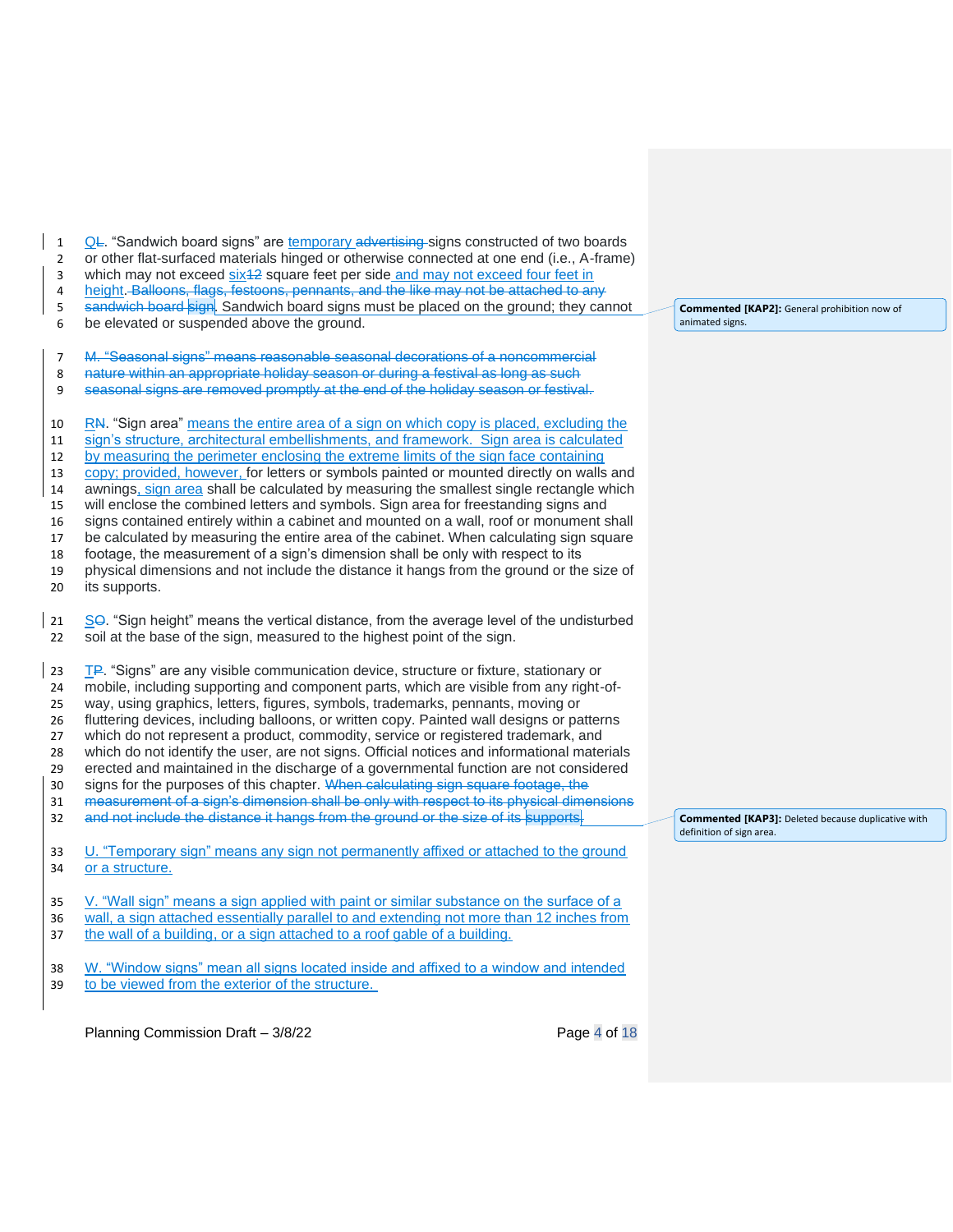| $\mathbf{1}$<br>$\overline{2}$<br>3          | Q. "Special event signs" are signs advertising the occurrence of a community event<br>such as a school bazaar, fundraising car wash, community picnic, etc. There are no size<br>limitations on special event signs. Yard sale signs are not special event signs.                                                                                                                                                                                                                                                                                                                                                                                                                                                       |                                                                                                                               |
|----------------------------------------------|-------------------------------------------------------------------------------------------------------------------------------------------------------------------------------------------------------------------------------------------------------------------------------------------------------------------------------------------------------------------------------------------------------------------------------------------------------------------------------------------------------------------------------------------------------------------------------------------------------------------------------------------------------------------------------------------------------------------------|-------------------------------------------------------------------------------------------------------------------------------|
| 4<br>5<br>6                                  | XR. "Street light banner" is a sign that is made of nonrigid material secured in a rigid<br>frame on all four corners which is placed upon or attached to a street light pole or utility<br>pole in a manner that does not create a traffic or other safety hazard.                                                                                                                                                                                                                                                                                                                                                                                                                                                     | <b>Commented [KAP4]: Recommend adding back into code</b><br>Repealed by Ordinance 935 in 2007.                                |
| $\overline{7}$<br>8<br>9<br>10               | S. "Yard sale signs" are any signs which may not exceed six square feet on each of two<br>sides of a temporary nature advertising a garage or yard sale of personal belongings.<br>Home occupations permitted by this title may not utilize yard sale signs to advertise,<br>promote or sell their goods or services.                                                                                                                                                                                                                                                                                                                                                                                                   |                                                                                                                               |
| 11<br>12                                     | Section 2. AMEND. The City Council of the City of Lake Forest Park hereby<br>amends section 18.52.030 LFPMC, Illegal signs and removal, as follows:                                                                                                                                                                                                                                                                                                                                                                                                                                                                                                                                                                     |                                                                                                                               |
| 13                                           |                                                                                                                                                                                                                                                                                                                                                                                                                                                                                                                                                                                                                                                                                                                         |                                                                                                                               |
| 14                                           | 18.52.030 Prohibited Hiegal signs and removal.                                                                                                                                                                                                                                                                                                                                                                                                                                                                                                                                                                                                                                                                          |                                                                                                                               |
| 15<br>16<br>17<br>18<br>19<br>20<br>21<br>22 | A. General prohibition. Any sign not expressly provided for in this chapter shall be<br>prohibitedillegal. All prohibitedillegal signs must be removed by the person placing them<br>or by the person, business or entity benefited by the prohibitedillegal sign. However, the<br>city of Lake Forest Park may remove any prohibitedillegal sign within its jurisdiction.<br>Signs so removed may be released to the sign owner or other responsible person upon<br>payment of a \$25.00 removal fee. Removed signs which are unclaimed after 30 days<br>may be destroyed by the city. Removal of a prohibitedn illegal sign by the city does not<br>relieve the person responsible for paying accrued fines therefor. |                                                                                                                               |
| 23<br>24                                     | B. Specific prohibitions. Unless otherwise provided for in this chapter, no person shall<br>erect, alter, maintain, or relocate any of the following signs in the City:                                                                                                                                                                                                                                                                                                                                                                                                                                                                                                                                                 |                                                                                                                               |
| 25                                           | 1. Any animated sign as defined in LFPMC 18.52.020.                                                                                                                                                                                                                                                                                                                                                                                                                                                                                                                                                                                                                                                                     |                                                                                                                               |
| 26<br>27                                     | 2. Any signs that emit smoke, visible particles, odors, and/or sound, except that<br>speakers in signs on the premises of a drive-through facility shall be allowed.                                                                                                                                                                                                                                                                                                                                                                                                                                                                                                                                                    |                                                                                                                               |
| 28<br>29<br>30<br>31                         | 3. Any sign that is dangerous or confusing to motorists and pedestrians,<br>including any sign that by its color, wording, design, location, or illumination resembles<br>or conflicts with any official traffic control device or that otherwise impedes the safe and<br>efficient flow of traffic.                                                                                                                                                                                                                                                                                                                                                                                                                    | Commented [KAP5]: 2/8 PC discussion whether "word"<br>should be removed as content based. Can it meet<br>constitutional test? |
| 32<br>33                                     | 4. No sign may impede free ingress and egress from any sidewalk, pedestrian<br>walkway, door, window, or exit way required by building and fire regulations.                                                                                                                                                                                                                                                                                                                                                                                                                                                                                                                                                            |                                                                                                                               |

Planning Commission Draft – 3/8/22 Planning Commission Draft – 3/8/22

 $\overline{1}$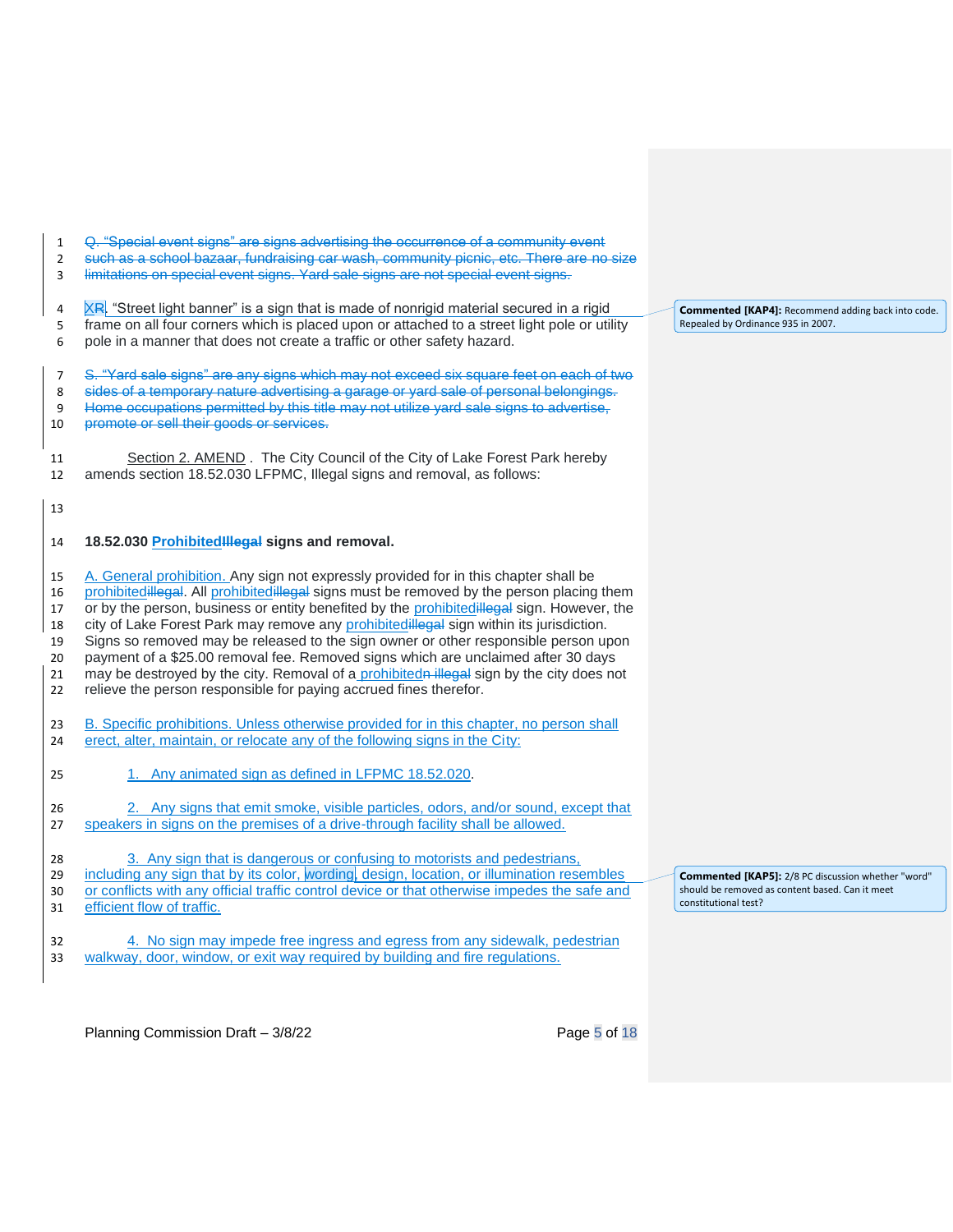| 1                             | 5. Portable signs on wheels (trailer signs) and outdoor electric portable signs.                                                                                                                                                                                                      |                                                                                                                    |
|-------------------------------|---------------------------------------------------------------------------------------------------------------------------------------------------------------------------------------------------------------------------------------------------------------------------------------|--------------------------------------------------------------------------------------------------------------------|
| $\overline{2}$<br>3<br>4<br>5 | 6. Signs within public property, public easements or structures, including, but not<br>limited to, medians, roundabouts, sidewalks, utility poles and cabinets, street light poles,<br>traffic poles and signals, and street trees, except as allowed pursuant to LFPMC<br>18.52.080. |                                                                                                                    |
| 6<br>$\overline{7}$           | 7. Signs placed on or painted on a motor vehicle or trailer parked with the<br>primary purpose of serving as a sign not otherwise allowed by this chapter.                                                                                                                            |                                                                                                                    |
| 8<br>9<br>10                  | 8. Signs erected, constructed, or structurally altered that are required to have a<br>permit for such action and that were erected, constructed, or altered without obtaining a<br>permit for such action.                                                                            |                                                                                                                    |
| 11                            | 9. Off-premises signs.                                                                                                                                                                                                                                                                | <b>Commented [KAP6]:</b> Memo for 3/8 includes information                                                         |
| 12<br>13<br>14                | Section 3. AMEND. The City Council of the City of Lake Forest Park hereby<br>amends section 18.52.040 LFPMC, Exemptions, as follows:                                                                                                                                                  | on pending U.S. Supreme Court case.                                                                                |
| 15<br>16                      | 18.52.040 Exemptions.                                                                                                                                                                                                                                                                 |                                                                                                                    |
| 17<br>18<br>19                | The following signs and sign related activities are exempt from obtaining a permit<br>pursuant to 18.52.090 LFPMC, except as set forth in LFPMC 18.52.050, and except for<br>signs in the right-of-way, exempt from regulation:                                                       |                                                                                                                    |
| 20<br>21<br>22<br>23          | A. Changes to the copy of changeable message signs, provided such changes do not<br>change the material or appearance of the sign as originally permitted by the City.                                                                                                                |                                                                                                                    |
| 24                            | B. The normal repair and maintenance of conforming or legal nonconforming signs.                                                                                                                                                                                                      |                                                                                                                    |
| 25<br>26<br>27                | C. Temporary signs with a sign area no greater than three square feet in area per side<br>and no more than four feet in height.                                                                                                                                                       | <b>Commented [KAP7]:</b> This allows a temporary sign 18                                                           |
| 28<br>29<br>30                | D. Any signs required to be posted pursuant to the LFPMC or any other local, State, or<br>Federal regulation.                                                                                                                                                                         | inches X 24 inches to be displayed without a sign permit.                                                          |
| 31<br>32<br>33                | E. Any sign on a vehicle, unless such vehicle sign is prohibited pursuant to LFPMC<br>18.52.030.                                                                                                                                                                                      |                                                                                                                    |
| 34<br>35<br>36<br>37          | F. Traffic and pedestrian signs and signals, signs required by law, street and<br>governmental directional signs, official public notices and governmental flags.                                                                                                                     |                                                                                                                    |
| 38<br>39<br>40<br>41          | A. Incidental signs and noncommercial identity signs; provided, that noncommercial<br>identity signs which identify the city or its public parks may be placed in the public right-<br>of-way.                                                                                        | <b>Commented [KAP8]:</b> A. thorough K, except poles/flags,<br>were exempt from regulation based on their content. |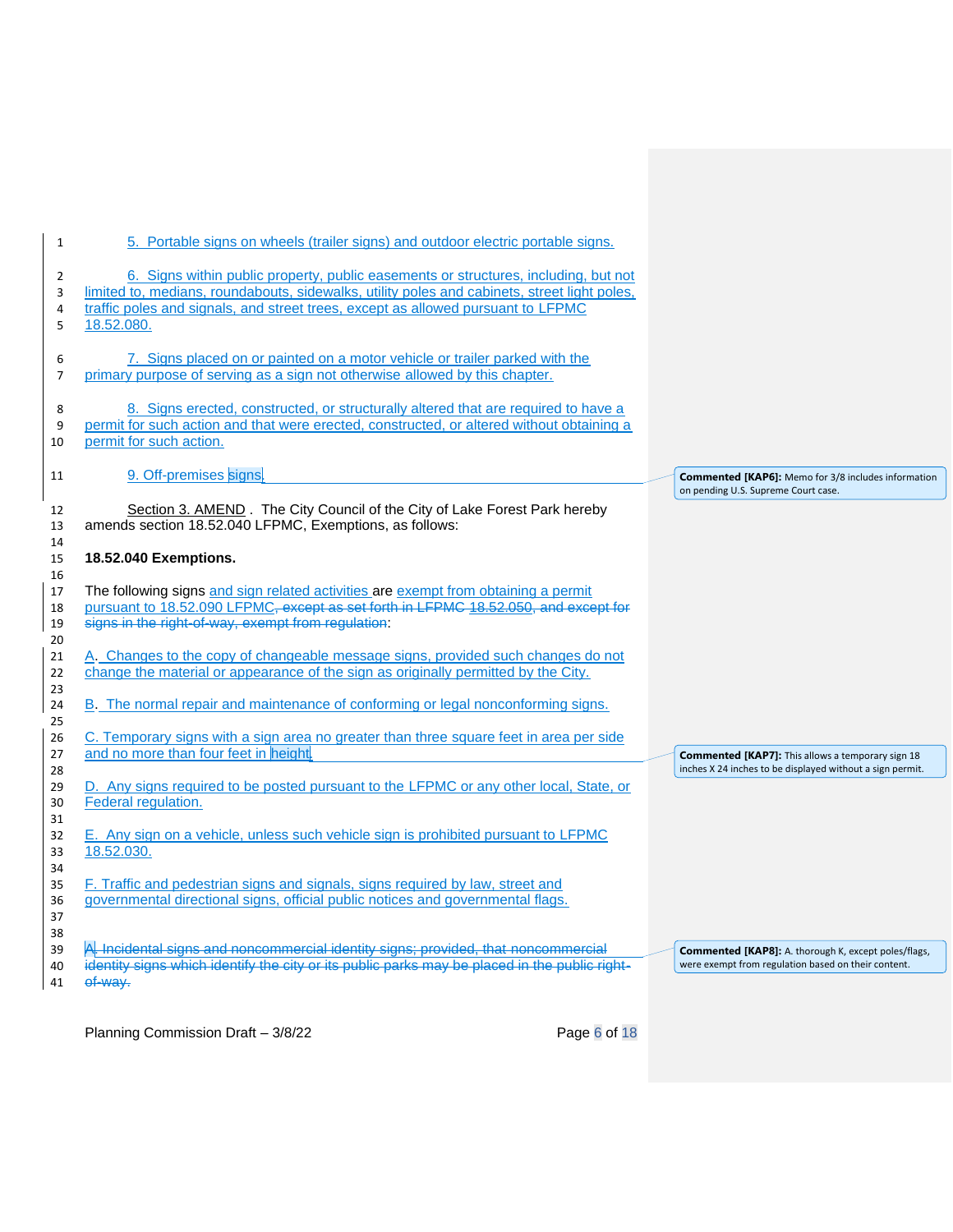B. Political signs in all zones except public rights-of-way; provided, that all political signs must be removed within five days of the election in which the political candidate or public issue or ballot issue is decided; and provided further, that political signs advertising or promoting a political party must be removed within five days after each general election. C. Seasonal signs. D. Construction signs; provided, that there may not be more than one construction sign

11 on each public right-of-way upon which the project fronts and not more than two construction signs in total; and provided further, that no construction sign shall exceed 13 12 square feet in area per side and not more than six feet in height. All construction signs must be removed within one day of initial occupancy or one day of completion of 15 the project; whichever is the last to occur. 17 E. Land use action notice signs. F. Exterior and interior signs or displays not intended to be visible from streets or public

 rights-of-way, signs in the interior of a building not facing a window, window displays. 21 and point of purchase advertising displays such as vending machines.

23 G. Sculptures, fountains, benches, lighting, mosaics, landscaping and other street<br>24 furniture which do not incorporate advertising or identification. furniture which do not incorporate advertising or identification.

 26 GH. Poles erected for the purpose of displaying patriotic-flags and such flags if the flag<br>27 does not meet the -definition of Sign in LFPMC 18.52.020. does not meet the .definition of Sign in LFPMC 18.52.020.

29 I. Real estate and open house signs on private property; provided, that there may not be more than one real estate sign and one open house sign on each public right-of-way upon which the property fronts and not more than two real estate signs and two open house signs on such property in total; and provided further, that no real estate sign or open house sign shall exceed six square feet in area per side and not more than six feet 34 in height in RM and RS zones and 16 square feet in area per side and not more than six feet in height in CC, BN and TC zones; and provided further, that all real estate signs must be removed within five days of the property being closed, leased or rented, as the 37 case may be, and all open house signs must be removed by 7:00 p.m. of the last day that the property is being shown. 

K. Service, fraternal, religious and similar organizations located in the city may erect

42 signs at their cost at the entrances to the city as follows: there shall be one standard

43 jointly shared by all such subject organizations no higher than 10 feet that shall carry all

the signs for each subject organization at each principal arterial entrance, and each<br>45 Subject organization's sign, emblem or symbol shall be no more than two square fee subject organization's sign, emblem or symbol shall be no more than two square feet

Planning Commission Draft – 3/8/22 Page 7 of 18

**Commented [KAP9]:** Not content except advertising. But these don't meet the definition of sign because they are not visible from a right of way.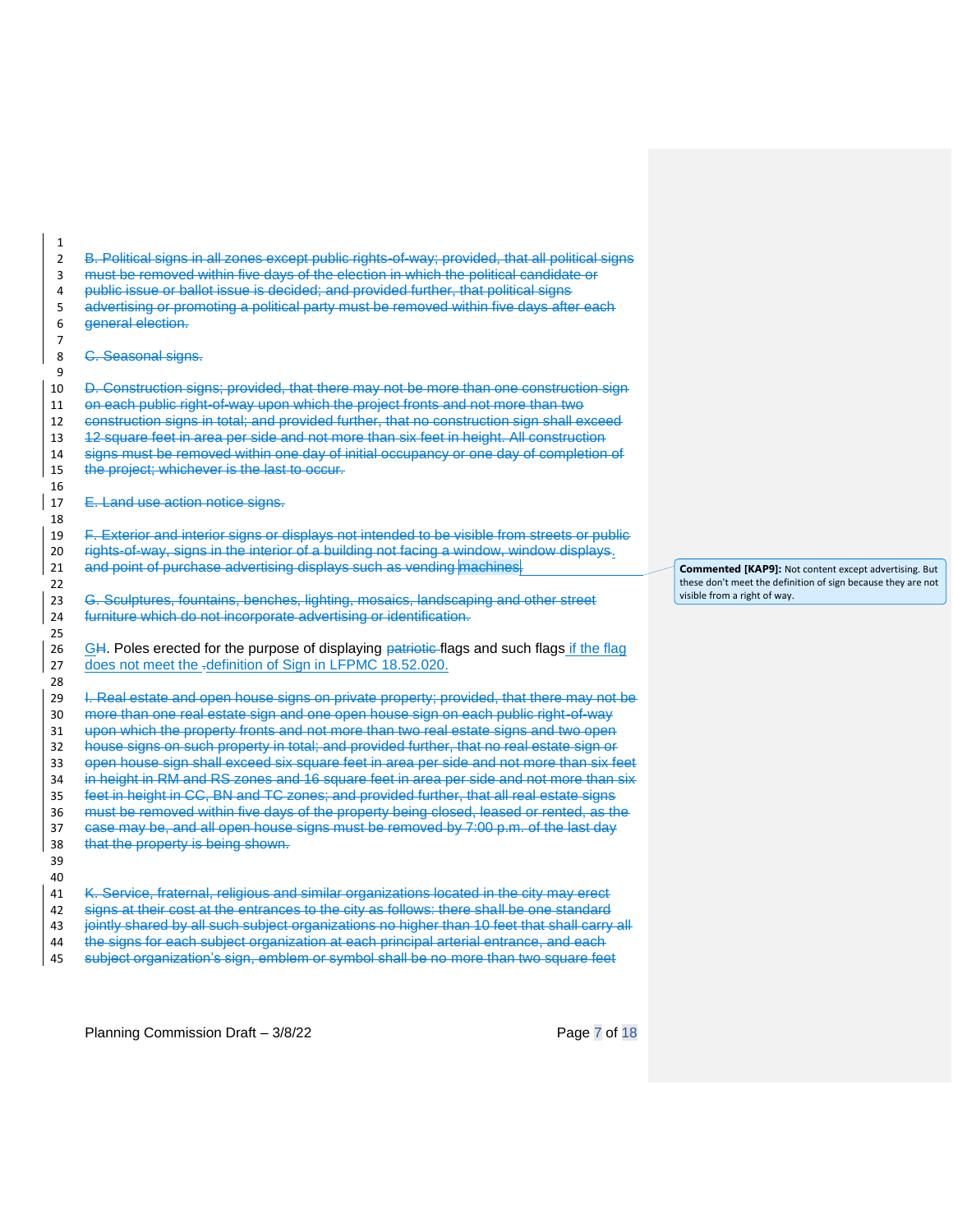| $\mathbf{1}$   | per side in sign area. Placement of such standards must be approved in advance by the   |                                                           |
|----------------|-----------------------------------------------------------------------------------------|-----------------------------------------------------------|
| $\mathbf 2$    | city's engineer and by the planning director.                                           |                                                           |
| 3              | ÷.                                                                                      |                                                           |
| 4              |                                                                                         |                                                           |
| 5              | Section 4. ADDITION . The City Council of the City of Lake Forest Park hereby add       |                                                           |
| 6              | section 18.52.045 LFPMC, Temporary signs, as follows:                                   |                                                           |
| $\overline{7}$ |                                                                                         |                                                           |
| 8              | 18.52.045 Temporary sign.                                                               |                                                           |
| 9              |                                                                                         |                                                           |
| 10             | The following provisions apply to all temporary signs placed within the City, unless    |                                                           |
| 11             | otherwise provided in this chapter:                                                     |                                                           |
| 12             |                                                                                         |                                                           |
| 13             | A. All temporary signs must be placed totally within the site/property pursuant to the  |                                                           |
| 14             | requirements of this chapter, except when allowed to be placed within the right-of-way  |                                                           |
| 15             | under LFPMC 18.52.080.                                                                  |                                                           |
| 16             |                                                                                         |                                                           |
| 17             | B. Temporary signs may be made of any durable material; provided, that the              |                                                           |
| 18             | temporary sign otherwise conforms to the requirements of this chapter. A temporary      |                                                           |
| 19             | sign may be of rigid or nonrigid construction.                                          |                                                           |
| 20             |                                                                                         |                                                           |
| 21             | C. Temporary signs that have either internal or external illumination shall not be      |                                                           |
| 22             | displayed from the hours of 11:00 p.m. to 8:00 a.m.                                     |                                                           |
| 23             |                                                                                         |                                                           |
| 24             | D. In addition to the limitations on the placement of temporary signs within the public |                                                           |
| 25             | right-of-way pursuant to 18.52.080, except as otherwise provided for in this chapter,   |                                                           |
| 26             | temporary signs are prohibited from being in the following places:                      |                                                           |
| 27             |                                                                                         |                                                           |
| 28             | 1. No temporary sign may be placed on a roof of a building or structure.                |                                                           |
| 29             |                                                                                         |                                                           |
| 30             | 2. No temporary sign may be placed on fences.                                           |                                                           |
| 31             |                                                                                         |                                                           |
| 32             | 3. No temporary sign shall be so located as to physically obstruct any door or exit     |                                                           |
| 33             | from a building.                                                                        |                                                           |
| 34             |                                                                                         |                                                           |
| 35             | 4. No temporary sign shall be located to be hazardous to a motorist's or                |                                                           |
| 36             | pedestrian's ingress and egress from buildings or parking areas.                        |                                                           |
| 37             |                                                                                         |                                                           |
| 38             | 5. No temporary sign shall be in the sight-distance triangle, or in any other area      |                                                           |
| 39             | which may obstruct the vision of motorists to create a safety hazard.                   |                                                           |
| 40             |                                                                                         |                                                           |
| 41             | E. Temporary signs shall not exceed six square feet in area per side and not more than  |                                                           |
| 42             | four feet in height in RM and RS zones and six feet in area per side and not more than  |                                                           |
| 43             | four feet in height in CC, BN, and TC zones. Temporary signs placed on the inside of    | <b>Commented [KAP10]:</b> Does Planning Commission think  |
| 44             | windows shall, in the aggregate, not exceed 50 percent of the area of the window on     | that temporary signs in the CC, BN and TC zones should be |
| 45             | which they are displayed.                                                               | allowed to be bigger?                                     |
| 46             |                                                                                         |                                                           |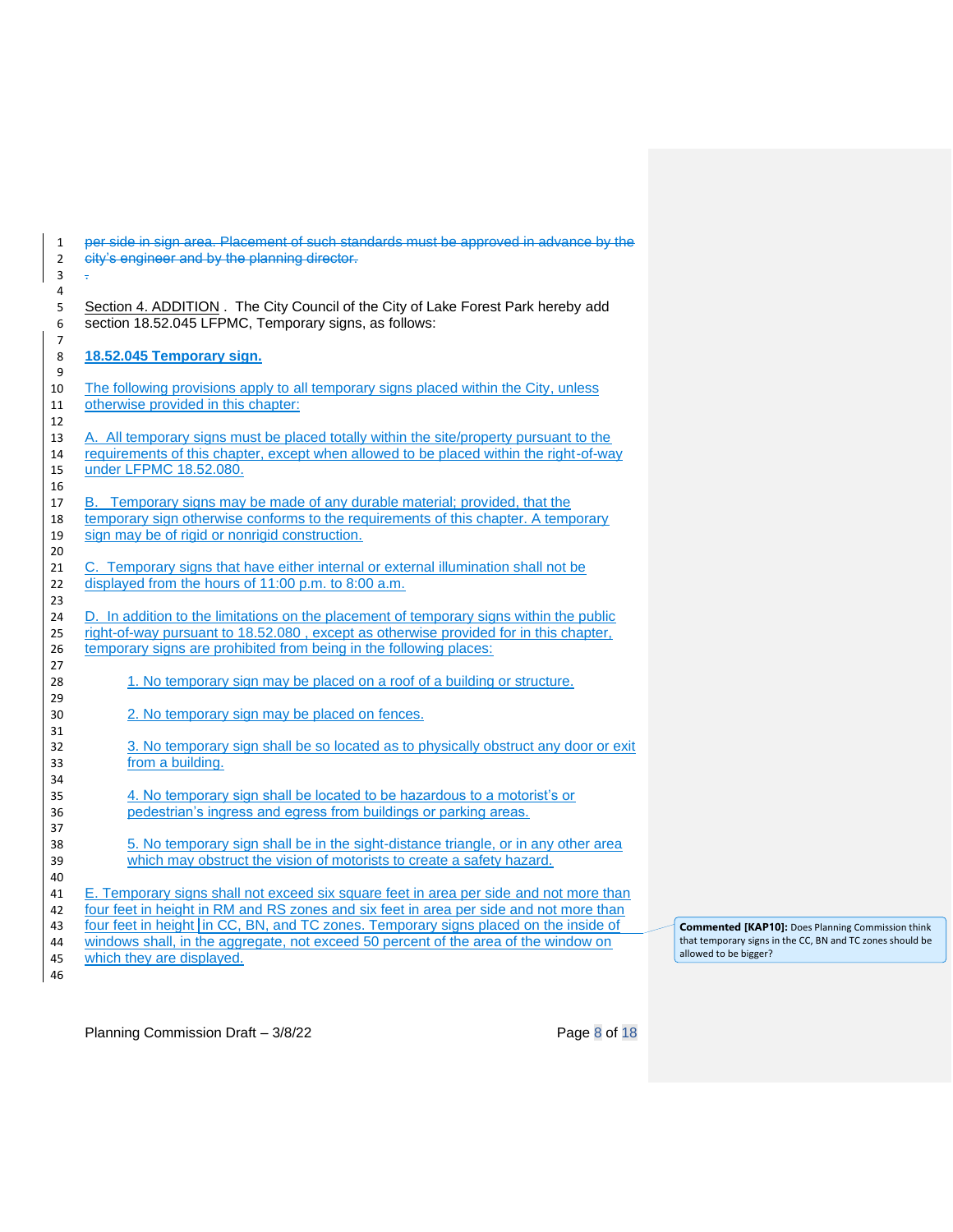| 1              | F. No more than two temporary signs shall be displayed on each side of the property         | <b>Commented [KAP11]:</b> Discussion by PC on 2/8 about  |
|----------------|---------------------------------------------------------------------------------------------|----------------------------------------------------------|
| $\overline{2}$ | fronting a right-of-way, and no more than four in total on the property at any time, unless | number of temporary signs allowed in residential zones.  |
| 3              | provided otherwise in this chapter.                                                         | <b>Commented [KAP12]:</b> Currently, the BN and CC zones |
| 4              |                                                                                             | allow one temporary sign (18.52.060.E) and TC allows 8   |
| 5              |                                                                                             | temporary signs in the shopping center (18.52.070I.2.)   |
| 6              |                                                                                             |                                                          |
| $\overline{7}$ | Section 5. AMEND. The City Council of the City of Lake Forest Park hereby                   |                                                          |
| 8              | amends section 18.52.050 LFPMC, Signs in RM and RS zones, as follows:                       |                                                          |
| 9              |                                                                                             |                                                          |
| 10             | 18.52.050 Signs in RM and RS zones.                                                         |                                                          |
| 11             |                                                                                             |                                                          |
| 12             | In all Residential-multifamily and Residential single-family zones, the following sign      |                                                          |
| 13             | regulations apply.                                                                          |                                                          |
| 14             |                                                                                             |                                                          |
| 15             | A. All residences shall display the postal address of that property. The display may be     |                                                          |
| 16             | lighted but not flashing and shall be clearly visible from the public right-of-way. If the  |                                                          |
| 17             | display is to be placed upon the residence, the numbers must be no less than four           |                                                          |
| 18             | inches in height and of a contrasting color to the residence.                               | <b>Commented [KAP13]: A safety issue. Emergency</b>      |
| 19             |                                                                                             | vehicles.                                                |
| 20             |                                                                                             |                                                          |
| 21             | B. Temporary signs are permitted that do not exceed six square feet in area per side        |                                                          |
| 22             | and not more than four feet in height. Yard sale signs on private property; provided, that  |                                                          |
| 23             | yard sale signs may only be erected one day prior to the first day of the sale and must     |                                                          |
| 24             | be removed within 24 hours of the end of the last day of the sale; and provided further,    |                                                          |
| 25             | that yard sale signs to be held on any property may not be posted for more than a total     |                                                          |
| 26             | of six days per month.                                                                      |                                                          |
| 27             |                                                                                             |                                                          |
| 28             | C. No home occupation otherwise permitted by this title may erect or post any sign          |                                                          |
| 29             | advertising or promoting that home occupation.                                              |                                                          |
| 30             |                                                                                             |                                                          |
| 31             | D. The following additional signs are permitted in the RM and RS zoned properties           |                                                          |
| 32             | zoned nonresidential uses: ÷                                                                |                                                          |
| 33             |                                                                                             |                                                          |
| 34             | 1. One wall sign, marquee sign, or awning sign, lighted or unlighted, nonflashing, on the   | <b>Commented [KAP14]:</b> Flashing prohibited as an      |
| 35             | outside wall of the main building, which shall be flat against the wall and have an area of | animated sign.                                           |
| 36             | not greater than 40 square feet.                                                            |                                                          |
| 37             |                                                                                             |                                                          |
| 38             | 2. OneA monument, pole, or pedestal, detached-sign, lighted or unlighted, nonflashing,      |                                                          |
| 39             | having an area not greater than 30 square feet per side and a sign height of not more       |                                                          |
| 40             | than six feet on which both faces may be utilized. Such signs must be securely mounted      |                                                          |
| 41             | on the ground on which they rest. On corner lots, one such sign may be placed facing        |                                                          |
| 42             | each street.                                                                                |                                                          |
| 43             |                                                                                             |                                                          |
| 44             | 3. One changing message sign that is included within one sign allowed by subsection         |                                                          |
| 45             | D.1 or D.2 above                                                                            |                                                          |
| 46             |                                                                                             |                                                          |
|                |                                                                                             |                                                          |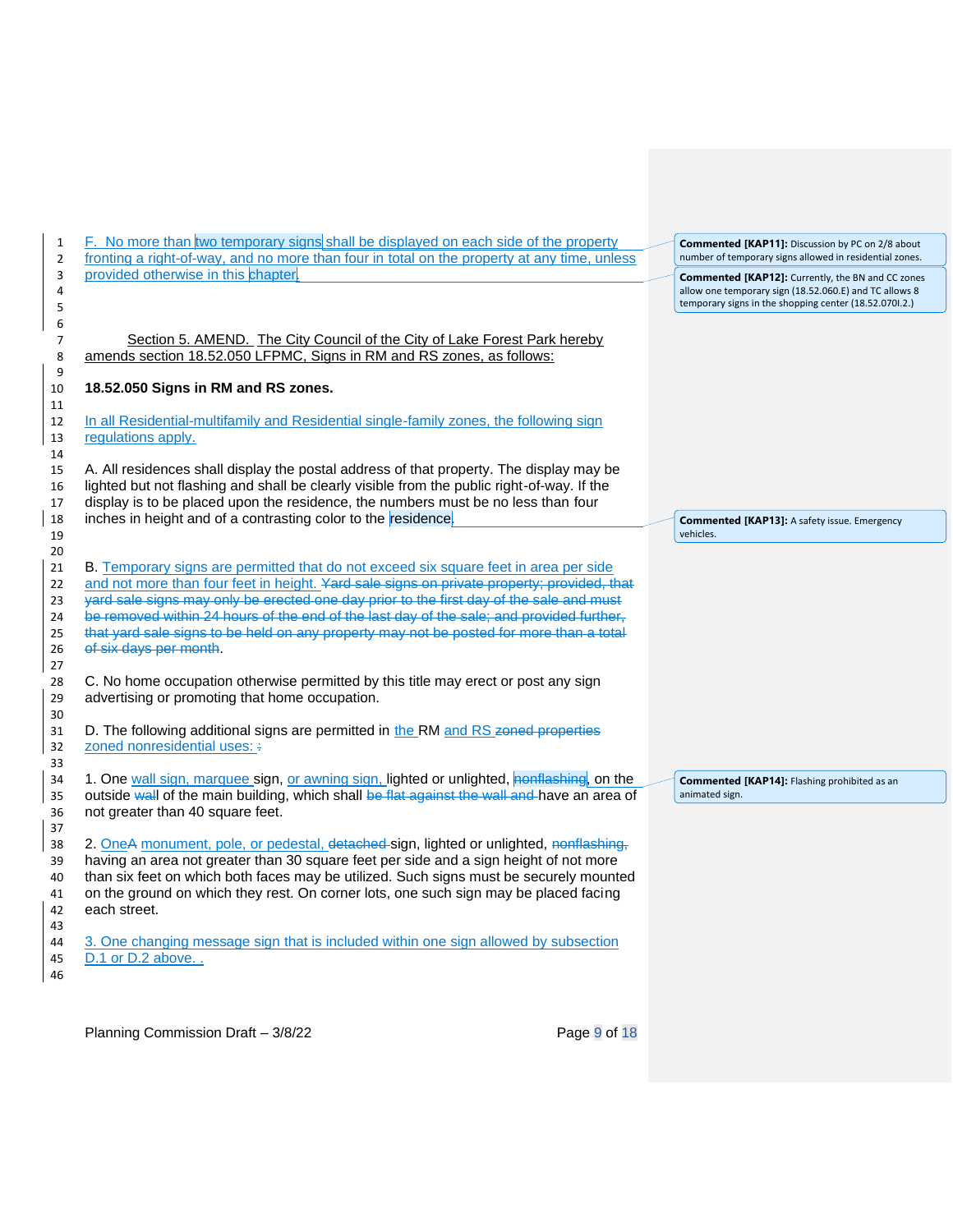|                | E. Fluttering signs, including balloons, festoons, pennants and flags (other than official                                                                                          |                                                                 |
|----------------|-------------------------------------------------------------------------------------------------------------------------------------------------------------------------------------|-----------------------------------------------------------------|
| 1<br>2         | flags of political entities and a single flag identifying the project or owner), and off-                                                                                           |                                                                 |
| 3              | premises signs are prohibited; provided, that such fluttering signs are permitted on                                                                                                |                                                                 |
| 4              | temporary incidental signs in RM and RS zones identifying noncommercial events such                                                                                                 | <b>Commented [KAP15]:</b> The exception is content based.       |
| 5              | as private picnics, birthdays and the like.                                                                                                                                         |                                                                 |
| 6              |                                                                                                                                                                                     |                                                                 |
| $\overline{7}$ | F. Churches are permitted to attach readerboard signs to their outside walls and to                                                                                                 | <b>Commented [KAP16]:</b> Content, noncommercial                |
| 8              | place sandwichboard-type signs on their property on days of service.                                                                                                                |                                                                 |
| 9              |                                                                                                                                                                                     |                                                                 |
| 10             | G. For any zone, the city shall determine the square footage of a sign that is painted on<br>or attached directly to a wall, roof, monument, or support column by its sign area as  |                                                                 |
| 11<br>12       | defined herein. Where a sign is limited to square feet, on one or both sides, square                                                                                                |                                                                 |
| 13             | footage shall be determined by sign area.                                                                                                                                           | <b>Commented [KAP17]:</b> This is taken care of in definitions. |
| 14             |                                                                                                                                                                                     |                                                                 |
| 15             |                                                                                                                                                                                     |                                                                 |
| 16             |                                                                                                                                                                                     |                                                                 |
| 17             | Section 6. AMEND. The City Council of the City of Lake Forest Park hereby                                                                                                           |                                                                 |
| 18             | amends section 18.52.060 LFPMC, Signs permitted in CC and BN zones, as follows:                                                                                                     |                                                                 |
| 19             |                                                                                                                                                                                     |                                                                 |
| 20             |                                                                                                                                                                                     |                                                                 |
| 21             | 18.52.060 Signs permitted in CC and BN zones.                                                                                                                                       |                                                                 |
| 22             |                                                                                                                                                                                     |                                                                 |
| 23             | In Neighborhood Business (BN) and Corridor Commercial (CC) zones, the following<br>sign regulations apply.                                                                          |                                                                 |
| 24             |                                                                                                                                                                                     |                                                                 |
| 25             |                                                                                                                                                                                     |                                                                 |
| 26             | A. In BN zones, two single-faced or one double-faced wall sign, marquee sign, pole                                                                                                  |                                                                 |
| 27             | sign, or pedestal sign is permitted, not to exceed a total of 60 square feet per side,                                                                                              |                                                                 |
| 28             | attached to the building wall and advertising the business conducted therein, or the                                                                                                | <b>Commented [KAP18]: content</b>                               |
| 29             | goods and services available therein.                                                                                                                                               |                                                                 |
|                |                                                                                                                                                                                     |                                                                 |
| 30             | B. In the CC zone, for each street or parking lot on which a business fronts, a single-                                                                                             |                                                                 |
| 31             | faced wall sign on the exterior wall, or marquee sign, gable or awning sign fronting of or                                                                                          |                                                                 |
| 32             | that business is permitted (Exterior Sign). If the exterior sign is on the exterior wall, its                                                                                       |                                                                 |
| 33             | size must be the lesser of: (1) 150 square feet per side; or (2) the greater of that amount                                                                                         |                                                                 |
| 34             | in square footage which is a factor of eight tenths (0.8) of that business' linear street or                                                                                        |                                                                 |
| 35             | parking lot frontage or 75 square feet per side; provided, that stand-alone buildings in                                                                                            |                                                                 |
| 36             | the CC zone are entitled to signs of not more than 75 square feet per side irrespective                                                                                             |                                                                 |
| 37             | of linear frontage; and provided further, that businesses which occupy in excess of                                                                                                 |                                                                 |
| 38             | 20,000 square feet of space may have a single exterior sign of not more than 250                                                                                                    |                                                                 |
| 39             | square feet per side on each street or parking lot frontage. If the exterior sign is on a<br>gable or awning, its size must be less than 40 square feet. Signage entitlements under |                                                                 |
| 40<br>41       | the foregoing sentence for any frontage may not be counted for entitlement on any other                                                                                             |                                                                 |
| 42             | frontage. Businesses that share space must share signage entitlements under this                                                                                                    |                                                                 |
| 43             | provision.                                                                                                                                                                          |                                                                 |
|                |                                                                                                                                                                                     |                                                                 |
|                |                                                                                                                                                                                     |                                                                 |
|                |                                                                                                                                                                                     |                                                                 |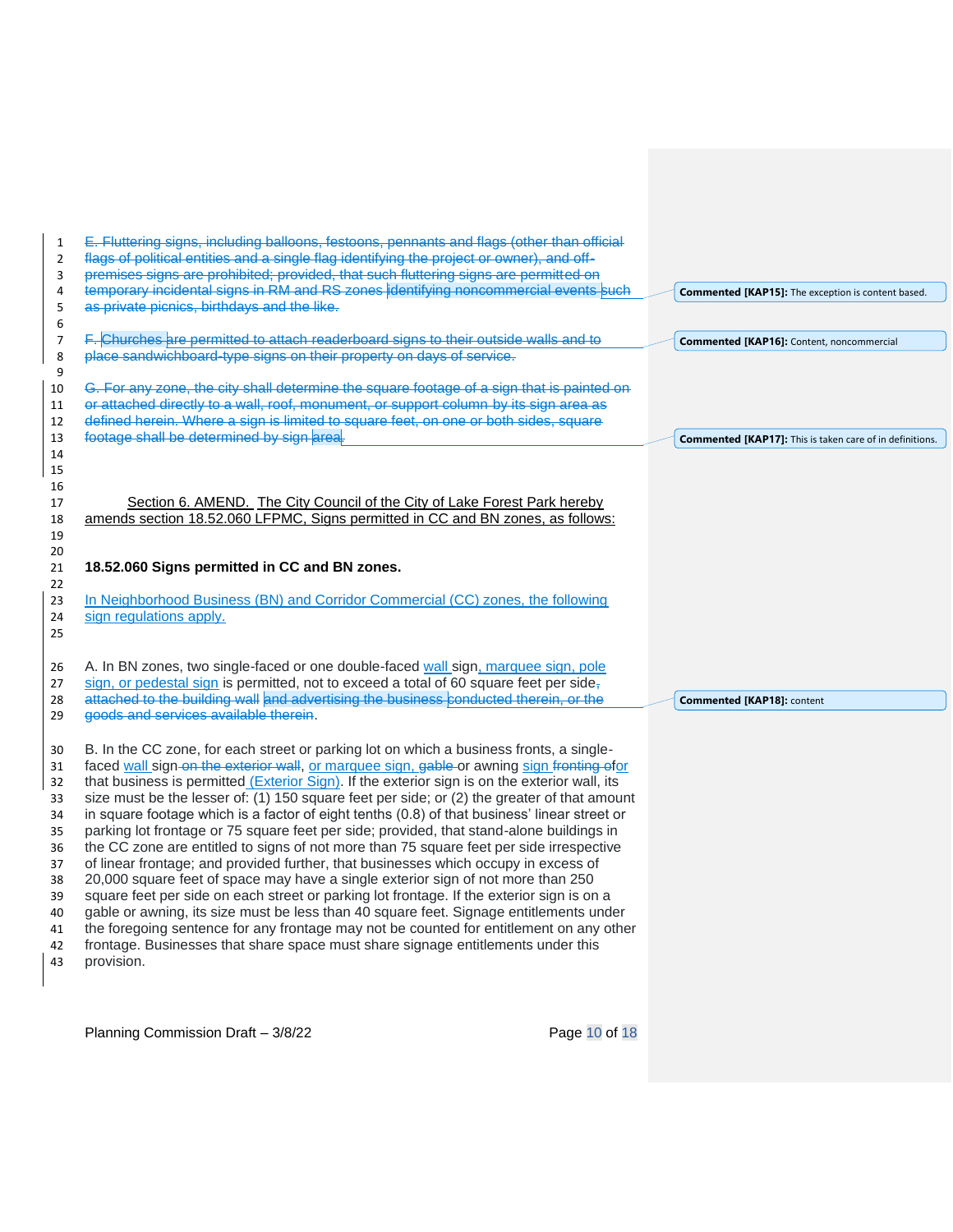| $\mathbf{1}$                               |                                                                                                                                                                                                                                                                                                                                                                |                                                                                                                                                        |
|--------------------------------------------|----------------------------------------------------------------------------------------------------------------------------------------------------------------------------------------------------------------------------------------------------------------------------------------------------------------------------------------------------------------|--------------------------------------------------------------------------------------------------------------------------------------------------------|
| $\overline{2}$<br>3<br>$\overline{4}$<br>5 | C. In both CC and BN zones, one monument sign, pole sign or pedestal<br>signfreestanding, single-faced or one double-faced sign not exceeding 30 square feet in<br>area per side and a sign height not exceeding 20 feet is permitted, securely fastened to<br>the ground.                                                                                     |                                                                                                                                                        |
| 6<br>$\overline{7}$                        | D. In both CC and BN zones, one changing message sign is permitted that is included<br>within one sign allowed by subsections $A - C$ . above.                                                                                                                                                                                                                 |                                                                                                                                                        |
| 8<br>9<br>10                               | E. In both CC and BN zones, one temporary sandwich board-sign may be placed on<br>the business' property advertising special sale commodities or services and displayed<br>only when the advertised business is open for business.                                                                                                                             |                                                                                                                                                        |
| 11<br>12<br>13                             | F. In both CC and BN zones, signs of any kind in windows viewable from any public<br>right-of-way may not cover more than 50 percent of the window area-except for<br>celebration displays                                                                                                                                                                     | Commented [KAP19]: If delete then not based on                                                                                                         |
| 14<br>15<br>16<br>17                       | G. For automobile service stations, a single freestanding fuel price and fuel brand<br>identification sign, which may be lighted but nonflashing, securely anchored to the<br>ground. Additional advertising of car wash services and other fuels sold may be added<br>to the fuel price and fuel brand identification sign but no other message or device may | content.                                                                                                                                               |
| 18                                         | be attached to the fuel price and fuel brand identification sign.                                                                                                                                                                                                                                                                                              | <b>Commented [KAP20]:</b> Not needed any more because<br>pole or pedistal signs are allowed in C.                                                      |
| 19<br>20<br>21                             | H. All signs permitted by this section shall be nonflashing, with no movement or<br>simulated movement, except for changing message signs, and shall be located as not<br>to produce glare on neighboring residential properties or interfere with traffic, traffic                                                                                            |                                                                                                                                                        |
| 22                                         | signals or traffic signs                                                                                                                                                                                                                                                                                                                                       | <b>Commented [KAP21]:</b> These are Animated signs now<br>prohibited everywhere.                                                                       |
| 23<br>24<br>25                             | I.a Fluttering signs, including balloons, festoons, pennants and flags (other than official<br>flags of political entities and a single flag identifying the project or owner) of a<br>permanent nature are prohibited. However, in CC zones, celebration displays are                                                                                         | <b>Commented [KAP22]:</b> All animated signs are now<br>prohibited and celebration signs are based on content, but<br>can regulate as temporary signs. |
| 26                                         | permitted for periods of no more than 14 consecutive days and a total of four times a<br>year. Celebration displays must be used at the site of the business and must be                                                                                                                                                                                       | <b>Commented [KAP23]: Safety</b>                                                                                                                       |
| 27<br>28                                   | removed at the end of the event or 14-consecutive-day period, whichever is shorter.                                                                                                                                                                                                                                                                            | <b>Commented [KAP24]:</b> Content. Only need safety in some<br>instances.                                                                              |
| 29                                         | J. Off-premises signs are prohibited.                                                                                                                                                                                                                                                                                                                          | <b>Commented [KAP25]:</b> General prohibition now in<br>18.52.030.                                                                                     |
| 30<br>31<br>32                             | Section 7. AMEND. The City Council of the City of Lake Forest Park hereby<br>amends section 18.52.070 LFPMC, Signs permitted in TC zone, as follows:                                                                                                                                                                                                           |                                                                                                                                                        |
| 33<br>34<br>35                             | 18.52.070 Signs permitted in TC zones.                                                                                                                                                                                                                                                                                                                         |                                                                                                                                                        |
| 36<br>37                                   | The planned shopping center in the TC zone is a unique and visible community<br>resource and structure. It is the city's desire that signs in the planned shopping center-in                                                                                                                                                                                   |                                                                                                                                                        |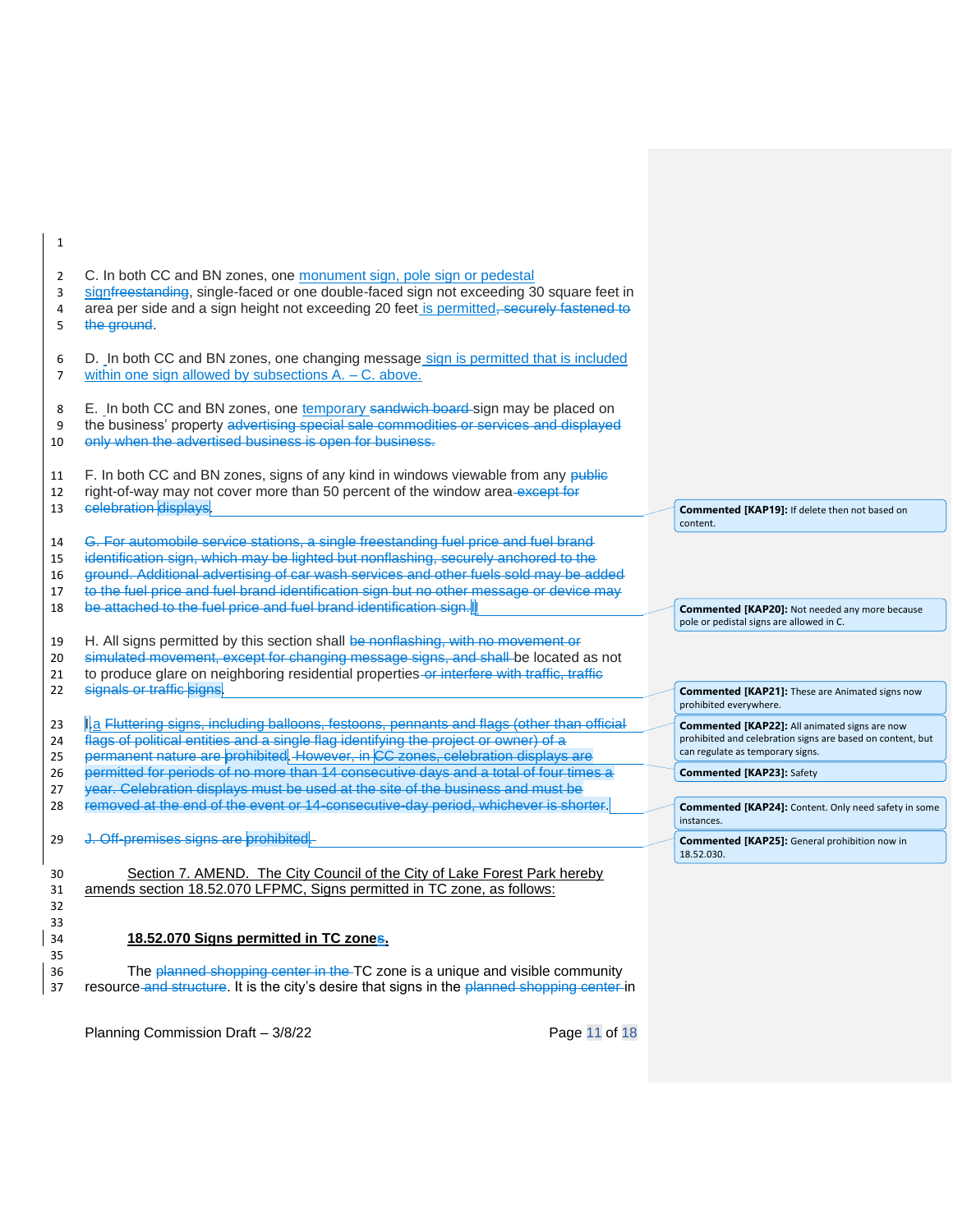1 the TC zone be aesthetically pleasing, architecturally cohesive with the planned 2 shopping center in the TC zone and with signs of other tenants in the planned shopping 3 center in the TC zone, of superior construction, safe for both pedestrian and vehicular traffic and commercially reasonable.

 A. In the TC zone, for each street or parking lot on which a business fronts, a 7 single-faced wall sign on the exterior wall, marquee sign, gable or awning sign fronting 8 of that business is permitted ("Exterior Sign"). If the exterior sign is on the exterior wall, its size must be the less of (1) 150 square feet per side or (2) the greater of that amount in square footage which is a factor of eight tenths (0.8) of that business' linear street or parking lot frontage or 75 square feet per side; provided, that stand-alone buildings in the TC are entitled to signs of not more than 75 square feet per side irrespective of linear frontage; and provided further, that businesses which occupy in excess of 20,000 square feet of space may have a single exterior sign or not more than 250 square feet per side on each street or parking lot frontage. If the exterior sign is on a gable or awning, its size must be less than 40 square feet. Signage entitlements under the foregoing sentence for any frontage may not be counted for entitlement on any other frontage. Businesses that share space must share signage entitlements under this provision. 

 B. For businesses that do not front either a right-of-way or parking lot, one single- faced exterior sign per such business shall be allowed. If the exterior sign is on an exterior wall, its size must be seventy-five (75) square feet or less. If the exterior sign is 24 on a gable or awning, its size must be less than forty (40) square feet.

 26  $\text{CB}$ . Each business in the TC zone may have nonilluminated projecting signs 27 handing from the soffits but each such sign must provide a minimum of seven feet of hanging from the soffits but each such sign must provide a minimum of seven feet of clearance from the underlying walkway to the bottom of the sign and no such sign may exceed five square feet per side.

 DG. Each business in the TC zone may have a nonilluminated awning on which may be placed signs for that business so long as the total area of those signs does not 33 exceed 45 percent of the facing of the awning.

 ED. Signs of any kind in windows viewable from any public right-of-way may not cover more than 50 percent of the window area except for celebration displays.

 FE. A planned shopping center in the TC zone may display up to two freestanding ground signs, not in excess of 25 square feet in area per side, identifying the name of the shopping center but not the businesses located therein at Northeast 175<sup>th</sup> and Ballinger Way Northeast, plus one nonilluminated freestanding ground sign at 42 or near Northeast 175<sup>th</sup> and Ballinger Way Northeast, not to exceed a sign height of 10 feet and 60 square feet in area per side identifying the businesses located therein, plus 44 a single illuminated <sup>or</sup> nonilluminated freestanding sign at the main entrance off Bothell Way Northeast, not to exceed a sign height of 30 feet and not more than 300 square feet in area per side, which may include identities of one or more of the businesses

Planning Commission Draft – 3/8/22 Page 12 of 18

**Commented [KAP26]:** B. adds the interior business sign provision in the Mayor's emergency order 2020-2 (confirmed Resolution 1773, extended in 2021). No change has been proposed for other provisions in the emergency order for temporary sandwich boards and temporary banners. Those would, however, continue through the pandemic.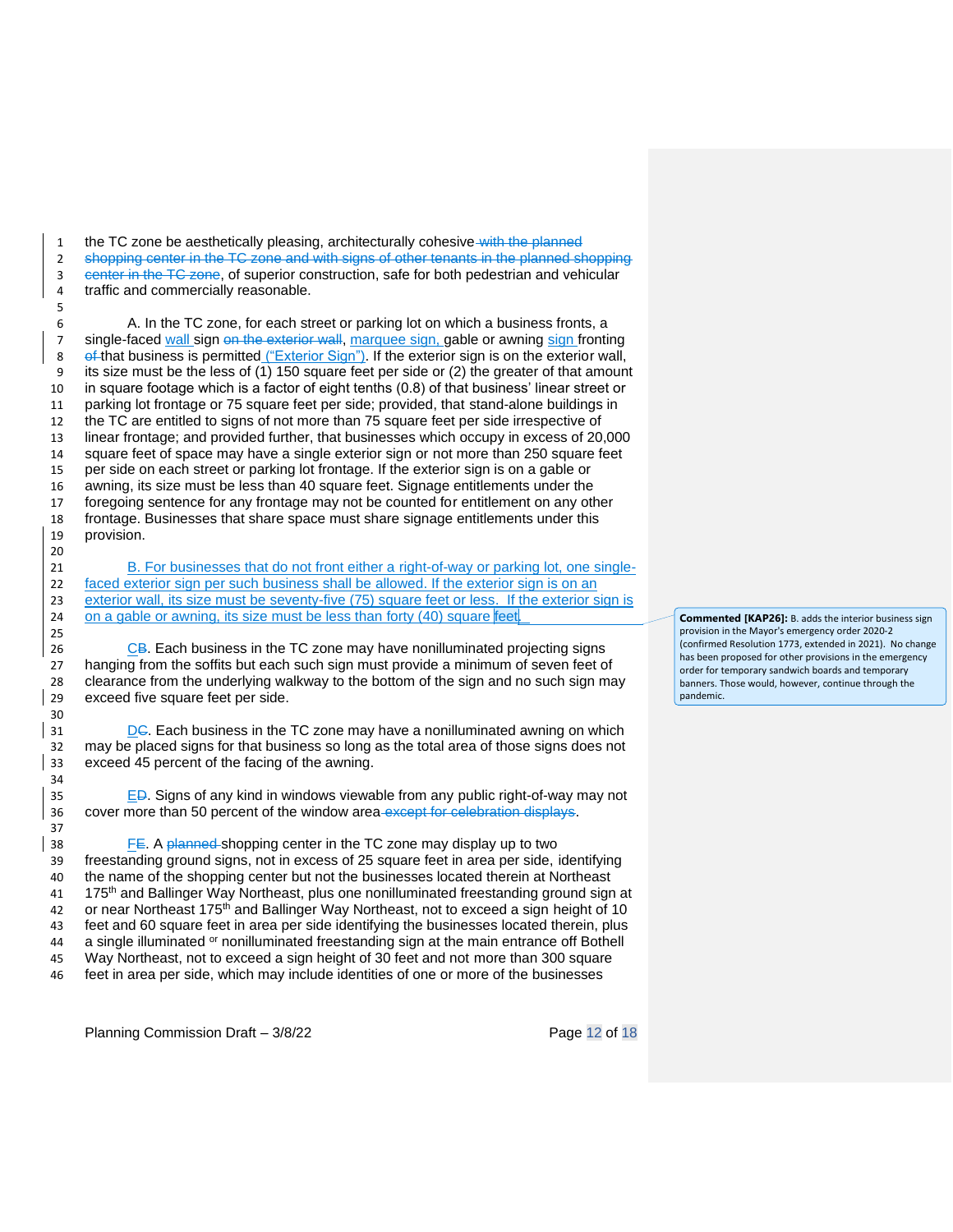| 1<br>$\overline{2}$<br>3<br>4<br>5<br>6 | located in the shopping center. Any nonilluminated sign permitted in this subsection<br>may, notwithstanding the foregoing, be illuminated by one or more separate light(s) cast<br>on it from the ground below. The ground signs shall be of a style, material and design<br>as are compatible with the associated buildings. All ground signs and support elements<br>are to be integrated into a single design. |  |                                                            |
|-----------------------------------------|--------------------------------------------------------------------------------------------------------------------------------------------------------------------------------------------------------------------------------------------------------------------------------------------------------------------------------------------------------------------------------------------------------------------|--|------------------------------------------------------------|
| $\overline{7}$<br>8                     | GF. Entrances to buildings in the planned shopping center in the TC zone may<br>have a changing message signreaderboard signs placed on the walls adjacent to the                                                                                                                                                                                                                                                  |  | <b>Commented [KAP27]: Readerboard was an undefined</b>     |
| 9                                       | entrance wall or support columns not to exceed 13.5 square feet identifying only the                                                                                                                                                                                                                                                                                                                               |  | term.                                                      |
| 10                                      | businesses in that building. Such changing message Readerboard-signs shall be limited                                                                                                                                                                                                                                                                                                                              |  |                                                            |
| 11                                      | to two per major public entrance.                                                                                                                                                                                                                                                                                                                                                                                  |  |                                                            |
| 12                                      |                                                                                                                                                                                                                                                                                                                                                                                                                    |  |                                                            |
| 13                                      | G. For automobile service stations, a single freestanding fuel price and fuel brand                                                                                                                                                                                                                                                                                                                                |  | Commented [KAP28]: Not needed now because allow            |
| 14                                      | identification sign, which may be lighted but nonflashing, securely anchored to the                                                                                                                                                                                                                                                                                                                                |  | monument, pedestal and pole signs.                         |
| 15                                      | ground. Additional advertising of car wash services and other fuels sold may be added                                                                                                                                                                                                                                                                                                                              |  |                                                            |
| 16                                      | to the fuel price and fuel brand identification sign but no other message or device may<br>be attached to the fuel price and fuel brand identification sign.                                                                                                                                                                                                                                                       |  |                                                            |
| 17                                      |                                                                                                                                                                                                                                                                                                                                                                                                                    |  |                                                            |
| 18                                      |                                                                                                                                                                                                                                                                                                                                                                                                                    |  |                                                            |
| 19                                      | H. All signs permitted by this section shall be nonflashing, with no movement or<br>simulated movement, except for changing message signs, and shall be located as not                                                                                                                                                                                                                                             |  |                                                            |
| 20                                      |                                                                                                                                                                                                                                                                                                                                                                                                                    |  |                                                            |
| 21                                      | to produce glare on neighboring residential properties or interfere with traffic, traffic<br>signals or traffic signs.                                                                                                                                                                                                                                                                                             |  |                                                            |
| 22                                      |                                                                                                                                                                                                                                                                                                                                                                                                                    |  |                                                            |
| 23                                      | I. Fluttering signs, including balloons, festoons, pennants and flags (other than                                                                                                                                                                                                                                                                                                                                  |  |                                                            |
| 24                                      | official flags of political entities of a permanent nature) are prohibited. However,                                                                                                                                                                                                                                                                                                                               |  |                                                            |
| 25                                      | celebration displays are permitted for periods of no more than 14 consecutive days and                                                                                                                                                                                                                                                                                                                             |  |                                                            |
| 26<br>27                                | a total of four times a year. Celebration displays must be used at the site of the                                                                                                                                                                                                                                                                                                                                 |  |                                                            |
| 28                                      | shopping center and must be removed at the end of the event or 14-consecutive-day                                                                                                                                                                                                                                                                                                                                  |  |                                                            |
| 29                                      | period, whichever is shorter.                                                                                                                                                                                                                                                                                                                                                                                      |  |                                                            |
| 30                                      |                                                                                                                                                                                                                                                                                                                                                                                                                    |  | <b>Commented [KAP29]: content</b>                          |
| 31                                      | J. Off-premises signs are prohibited                                                                                                                                                                                                                                                                                                                                                                               |  |                                                            |
| 32                                      | IK. Temporary sandwich board signs relating to a farmer's market may be                                                                                                                                                                                                                                                                                                                                            |  | <b>Commented [KAP30]:</b> General prohibition in code now. |
| 33                                      | permitted for a period not to exceed the operation of the farmer's market, subject to the                                                                                                                                                                                                                                                                                                                          |  | <b>Commented [KAP31]: Content.</b>                         |
| 34                                      | following requirements:                                                                                                                                                                                                                                                                                                                                                                                            |  |                                                            |
| 35                                      | 4. Signs-shall only be displayed during the hours the business farmer's market is                                                                                                                                                                                                                                                                                                                                  |  |                                                            |
| 36                                      | open to the general public, but in any event no earlier than dawn and no later than                                                                                                                                                                                                                                                                                                                                |  |                                                            |
| 37                                      | dusk.8:00 a.m. or later than 7:00 p.m. on the day of the market;                                                                                                                                                                                                                                                                                                                                                   |  |                                                            |
| 38                                      | 2. A maximum of two temporary signs are allowed at each vehicular entrance of                                                                                                                                                                                                                                                                                                                                      |  |                                                            |
| 39                                      | the town center zone, not to exceed a total of seven; and one temporary sign is allowed                                                                                                                                                                                                                                                                                                                            |  |                                                            |
| 40                                      | at the pedestrian entrance at the perimeter of the parking lot adjacent to Bothell Way                                                                                                                                                                                                                                                                                                                             |  |                                                            |
| 41                                      | Northeast and Ballinger Way Northeast;                                                                                                                                                                                                                                                                                                                                                                             |  |                                                            |
| 42                                      | 3. Signs shall not be directly or indirectly illuminated;                                                                                                                                                                                                                                                                                                                                                          |  |                                                            |
| 43                                      | 4. Signs may not block sidewalks or driveways, impede pedestrian or vehicular                                                                                                                                                                                                                                                                                                                                      |  |                                                            |
| 44                                      | traffic, or create a hazard to traffic, such as, but not limited to, impeding visibility of                                                                                                                                                                                                                                                                                                                        |  |                                                            |
| 45                                      | oncoming traffic.                                                                                                                                                                                                                                                                                                                                                                                                  |  |                                                            |
| 46                                      |                                                                                                                                                                                                                                                                                                                                                                                                                    |  |                                                            |
|                                         |                                                                                                                                                                                                                                                                                                                                                                                                                    |  |                                                            |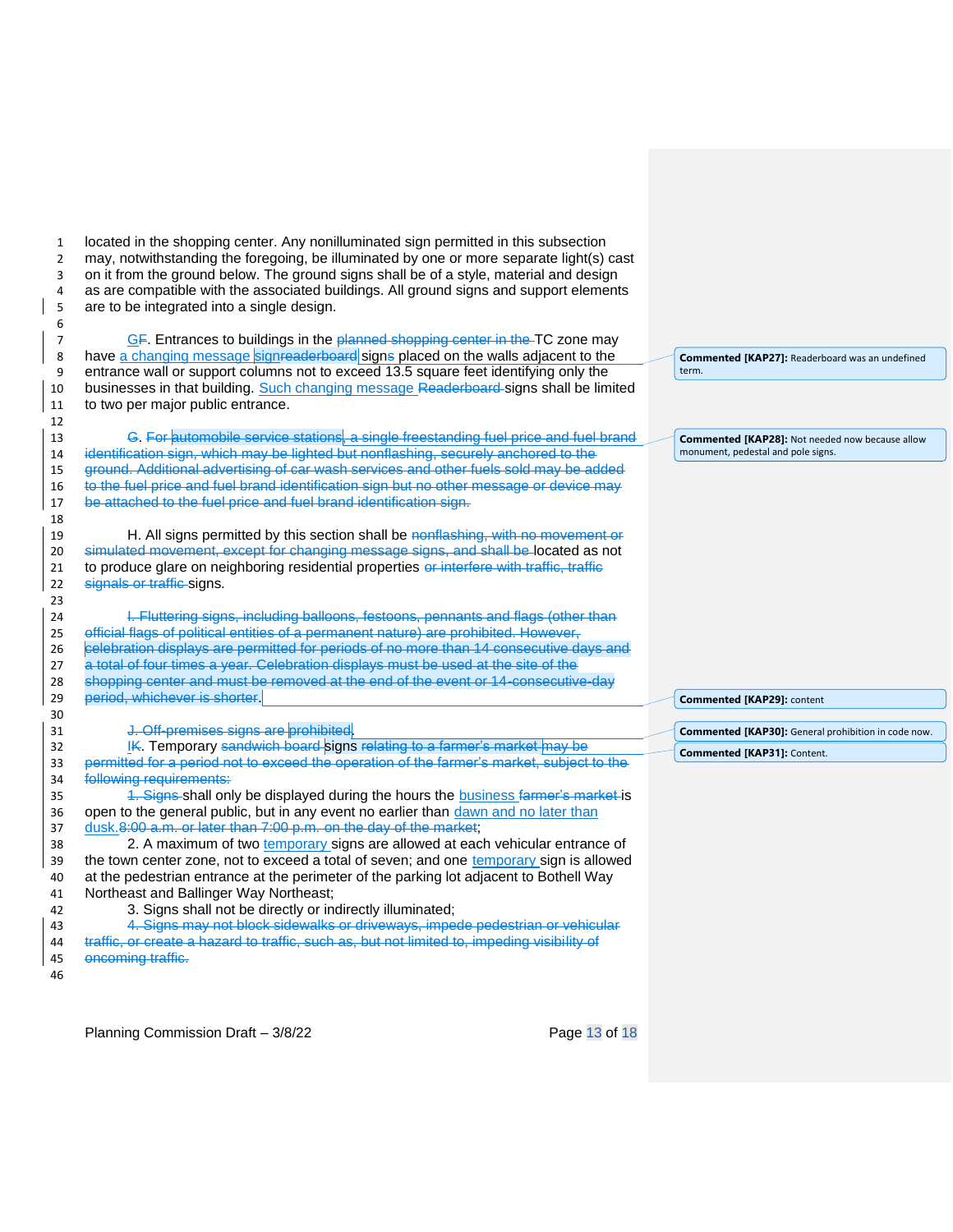| 1              | L. Streetlight banners may be permitted upon the private light poles within the                                                                                   |                                   |
|----------------|-------------------------------------------------------------------------------------------------------------------------------------------------------------------|-----------------------------------|
| $\overline{2}$ | TCtown center zone. Such streetlight banners may not be used to advertise individual                                                                              |                                   |
| 3              | businesses, but may be used year- round to highlight seasonal events such a farmer's                                                                              |                                   |
| 4              | market, holiday seasons or other special events within the town center zone are subject                                                                           |                                   |
| 5              | to compliance with the following requirements:                                                                                                                    | Commented [KAP32]: Content based. |
| 6              | 1. Banners may be mounted on a total of 25 streetlight poles;                                                                                                     |                                   |
| 7              | 2. Two banners may be mounted on each pole and each banner must not                                                                                               |                                   |
| 8              | exceed the dimensions of two feet by four feet;                                                                                                                   |                                   |
| 9              | 3. All banners must be the same size, thematically consistent, and mounted in                                                                                     |                                   |
| 10             | identical configurations;                                                                                                                                         |                                   |
| 11             | 4. Banners shall be installed with the bottom of the banner a minimum of 10 feet                                                                                  |                                   |
| 12             | above the ground;                                                                                                                                                 |                                   |
| 13             | 5. A banner permit may remain valid as long as the locations and the                                                                                              |                                   |
| 14             | specifications of the banners and the mounting systems do not change, and so long as                                                                              |                                   |
| 15             | the banners are maintained in good condition;                                                                                                                     |                                   |
| 16             | 6. Application requirements for a banner permit include:                                                                                                          |                                   |
| 17             | a. Information on the design and construction of the mounting system including                                                                                    |                                   |
| 18             | any engineering calculations demonstrating the mounting system will support the                                                                                   |                                   |
| 19             | banner:                                                                                                                                                           |                                   |
| 20             | b. Identification of the location of the private light poles on which the banners will                                                                            |                                   |
| 21             | be placed; and                                                                                                                                                    |                                   |
| 22<br>23       | c. A schedule that indicates when banners will be installed and changed., which<br>gives preference to farmers' market banners during the farmers' market season. |                                   |
| 24             |                                                                                                                                                                   |                                   |
| 25             |                                                                                                                                                                   |                                   |
| 26             |                                                                                                                                                                   |                                   |
| 27             | Section 8. ADDITION. The City Council of the City of Lake Forest Park hereby                                                                                      |                                   |
| 28             | adds section 18.52.075 LFPMC, Signs in Southern Gateway zones.                                                                                                    |                                   |
| 29             |                                                                                                                                                                   |                                   |
| 30             | 18.52.075 Signs in Southern Gateway zones.                                                                                                                        |                                   |
| 31             |                                                                                                                                                                   |                                   |
| 32             | A. Signs in the Southern Gateway – Single-family residential zone are governed by                                                                                 |                                   |
| 33             | this chapter and specifically LFPMC 18.52.050 for RM and RS zones.                                                                                                |                                   |
| 34             |                                                                                                                                                                   |                                   |
| 35             | B. Signs in the Southern Gateway - Corridor zone and Transition zone are governed                                                                                 |                                   |
| 36             | by this chapter and specifically LFPMC 18.52.070 for the TC zone, as well as the                                                                                  |                                   |
| 37             | southern gateway – corridor and transition zones design guidelines. In the event                                                                                  |                                   |
| 38             | of a conflict, the design guidelines shall govern.                                                                                                                |                                   |
| 39             |                                                                                                                                                                   |                                   |
|                |                                                                                                                                                                   |                                   |
| 40             | Section 9. AMEND. The City Council of the City of Lake Forest Park hereby<br>amends section 18.52.080 LFPMC, Signs in the public right-of-way, as follows:        |                                   |
| 41<br>42       |                                                                                                                                                                   |                                   |
| 43             |                                                                                                                                                                   |                                   |
| 44             | 18.52.080 Signs in the public right-of-way.                                                                                                                       |                                   |
| 45             |                                                                                                                                                                   |                                   |
|                |                                                                                                                                                                   |                                   |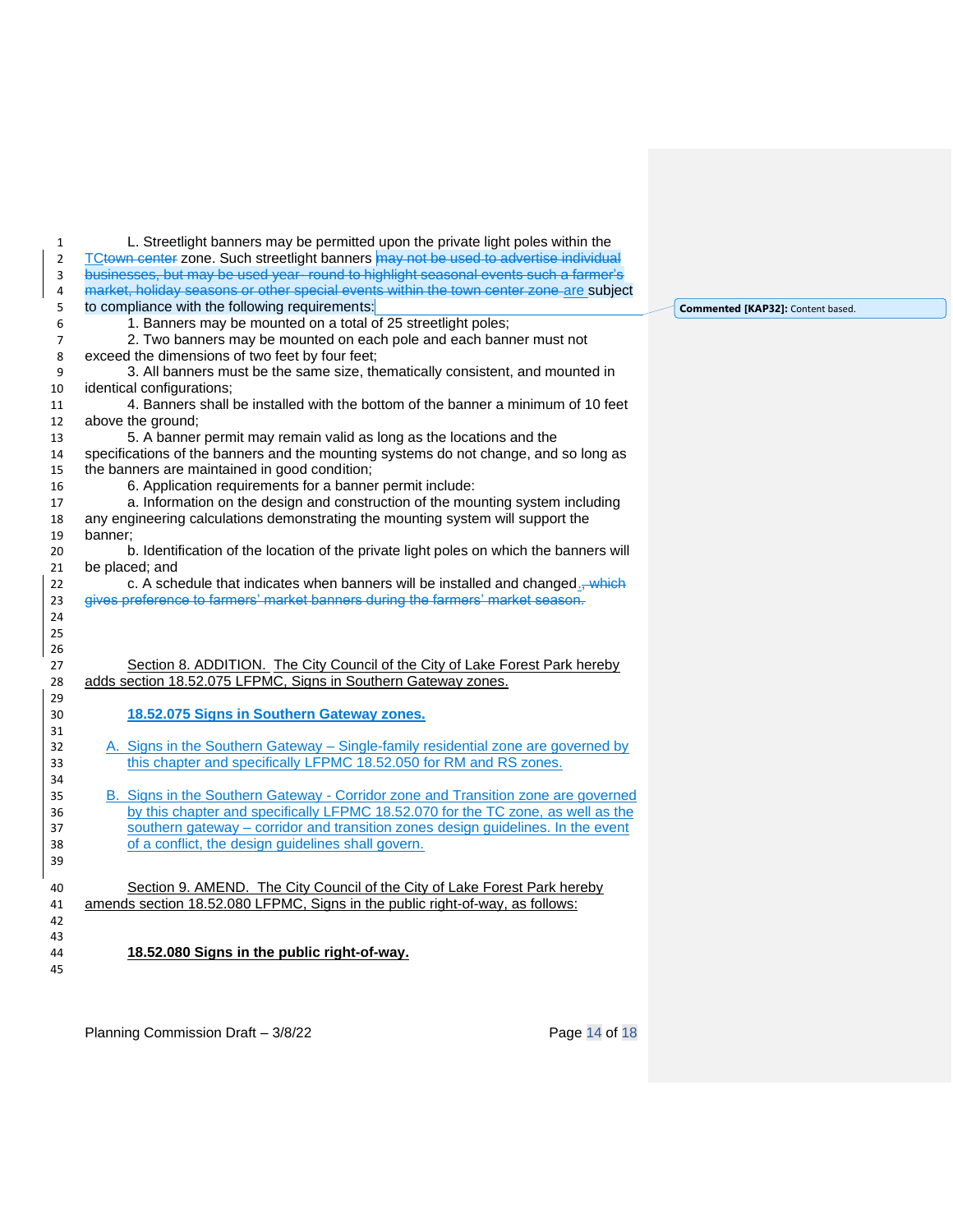| 1              | A. The following Temporary signs are permitted in the public right-of-way, except as         | Comr    |
|----------------|----------------------------------------------------------------------------------------------|---------|
| $\overline{2}$ | prohibited in 18.52.030, in Lake Forest Park upon making application for a permit to the     | signs s |
| 3              | planning director; provided, that no sign in a public right-of-way shall create a traffic or |         |
| 4              | other safety hazard; and upon meeting the following conditions:                              |         |
| 5              |                                                                                              |         |
| 6              | 1. Temporary signs to be displayed for 7 or more calendar days require a permit              |         |
| $\overline{7}$ | under LFPMC 18.52.090;                                                                       |         |
| 8              | 2. Only temporary lawn and portable signs are allowed;                                       |         |
| 9              | 3. The sign shall not be placed in medians, traffic islands, roundabouts, or other           |         |
| 10             | areas within the roadway;                                                                    |         |
| 11             | 4. The sign shall not be placed on a sidewalk or obstruct pedestrian or wheelchair           |         |
| 12             | access to the sidewalk;                                                                      |         |
| 13             | 5. The sign shall be placed entirely outside of the sight-distance-triangle of a right-      |         |
| 14             | of-way corner, curb-cut, or drive entrance and where no curb exists, the sign                |         |
| 15             | must be placed outside the roadway at least five feet from the edge of the                   |         |
| 16             | roadway;                                                                                     |         |
| 17             | 6. The sign shall be no larger than 12 square feet in size, with no single sign face         |         |
| 18             | larger than six square feet in size, and no portion of the sign shall exceed four            |         |
| 19             | feet in height;                                                                              |         |
| 20             | 7. The sign shall remain unanchored in any way to trees or to public property                |         |
| 21             | including, but not limited to, utility or light poles, utility boxes, street signs, parking  |         |
| 22             | meters, fences, or pavement; and                                                             |         |
| 23             | 8. There is a limit of no more than six signs for the same purpose at any time.              |         |
| 24             |                                                                                              |         |
| 25             | 1. Special Event Signs. A maximum of four special event signs may be posted for              |         |
| 26             | a maximum of seven days prior to the event's commencement and upon such other                |         |
| 27             | conditions as may be imposed by the planning director. Special event signs must be           |         |
| 28             | removed within 24 hours of the termination of the special event.                             | Comr    |
| 29             |                                                                                              |         |
| 30             | B. The following signs are permitted in the public right-of-way in Lake Forest Park          |         |
| 31             | without a permit being required:                                                             | Comr    |
| 32             |                                                                                              |         |
| 33             | 1. Yard Sale Signs. A maximum of two yard sale signs may be posted for a                     |         |
| 34             | maximum of two days prior to the event's commencement and upon such                          |         |
| 35             | other conditions as may be imposed by the planning director. Yard sale signs                 |         |
| 36             | shall be removed within 24 hours of the termination of the yard sale.                        |         |
| 37             |                                                                                              |         |
| 38             | 2. Real Estate Open House Signs. A maximum of four open house signs per                      |         |
| 39             | property advertised for a period not to exceed two consecutive days in a                     |         |
| 40             | calendar month. Such open house signs shall be placed at least three feet                    |         |
| 41             | from the traveled portion of the right-of-way, shall not be placed on an island,             |         |
| 42             | median strip or sidewalk, and shall not create a hazard to traffic. Open house               |         |
| 43             | signs shall be permitted to be in place only between the hours of 8:00 a.m.                  |         |
| 44             | and 7:00 p.m.                                                                                |         |
| 45             |                                                                                              |         |
|                |                                                                                              |         |

**Commented [KAP33]:** 2/8 discussion by PC whether signs should be allowed in ROW, number, and duration.

**mented [KAP34]:** Content based

**nented [KAP35]:** 1 - 4 below are content based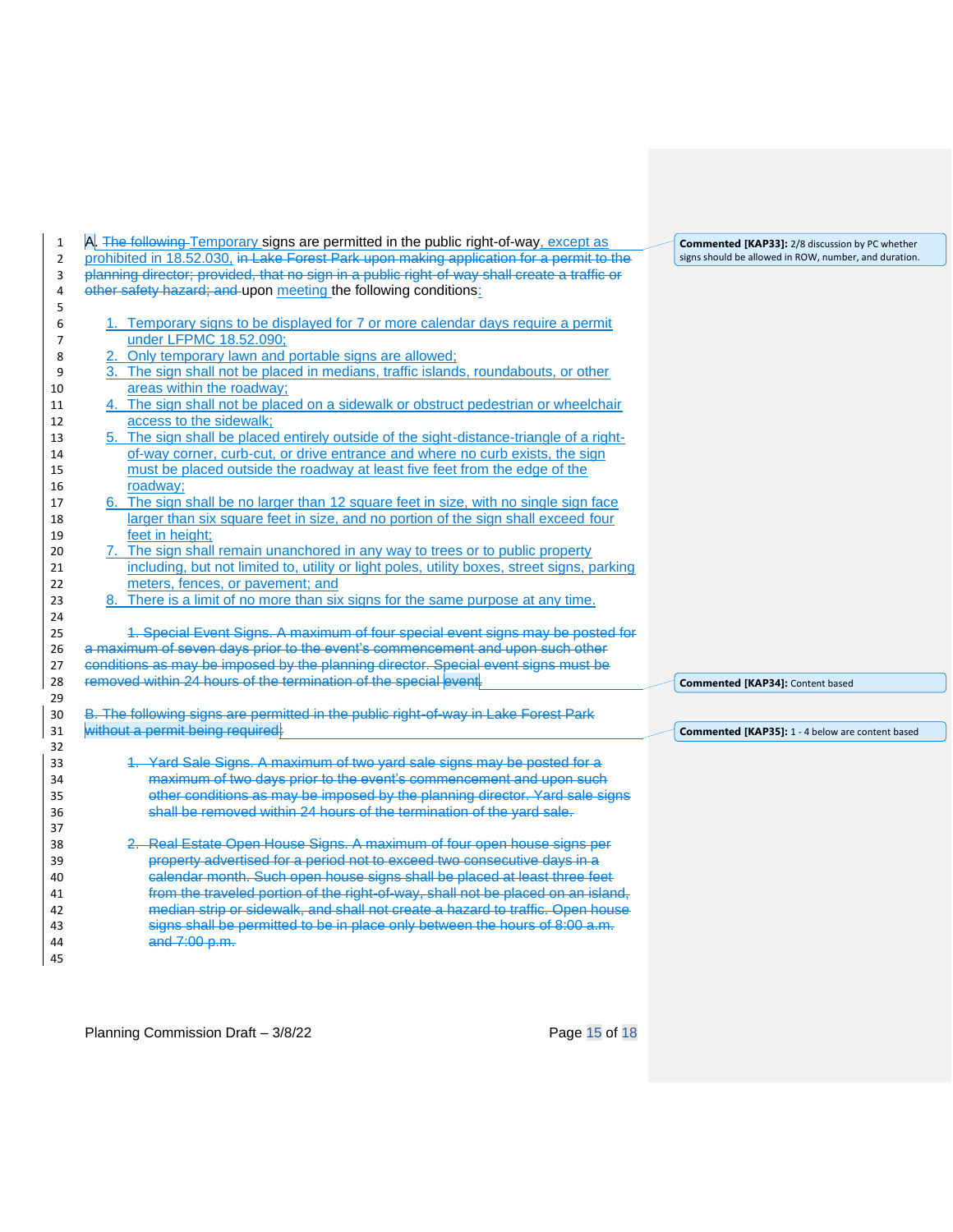| 1              | 3. Political Signs. Political signs; provided, that all political signs must be                  |  |
|----------------|--------------------------------------------------------------------------------------------------|--|
| 2              | removed within five days of the election in which the political candidate or                     |  |
| 3              | public issue or ballot issue is decided.                                                         |  |
| 4              |                                                                                                  |  |
| 5              | 4. Churches may place sandwich-type signs concerning their service on                            |  |
| 6              | sidewalks on the days of their service.                                                          |  |
| $\overline{7}$ |                                                                                                  |  |
|                |                                                                                                  |  |
| 8              | C. Signs shall not be located in the right-of-way or placed upon or in any way attached          |  |
| 9              | to any street or traffic control sign or utility pole in such a manner as to create a traffic or |  |
| 10             | other safety hazard.                                                                             |  |
| 11             |                                                                                                  |  |
| 12             | BD. Signs are not permitted on other city-owned property or property leased by the city          |  |
| 13             | for public purposes such as public parks, trails, open space, or other public space,             |  |
| 14             | except those signs placed by the City, which signs shall only display noncommercial              |  |
| 15             | copy. without the permission of the city.                                                        |  |
| 16             |                                                                                                  |  |
| 17             | Section 10. AMEND. The City Council of the City of Lake Forest Park hereby                       |  |
| 18             | amends section 18.52.090 Permit application and fee.                                             |  |
| 19             |                                                                                                  |  |
| 20             | 18.52.090 Permit application and fees.                                                           |  |
| 21             |                                                                                                  |  |
| 22             | A. Except as provided in the chapter, no person shall erect, alter, or relocate any sign         |  |
| 23             | without first receiving an approved sign permit from the City pursuant to the                    |  |
| 24             | requirements herein. All applications for issuance of permits required by this chapter           |  |
| 25             | shall be made to the planning director on forms furnished for that purpose and shall be          |  |
| 26             | accompanied by the required fee. The applicable fee shall be as provided in the city's           |  |
| 27             | fee schedule. The application shall include the applicant's full name, address, signature,       |  |
| 28             | location of the signs, types of goods proposed to be sold if applicable, duration of sale if     |  |
| 29             | applicable, together with such other information as the planning director deems                  |  |
| 30             | appropriate.                                                                                     |  |
| 31             |                                                                                                  |  |
| 32             | B. The review and approval of sign permits is a ministerial administrative decision              |  |
| 33             | pursuant to Chapter 16.26 LFPMC, as amended.                                                     |  |
| 34             |                                                                                                  |  |
| 35             | C. Application Form.                                                                             |  |
| 36             |                                                                                                  |  |
| 37             | 1. Owner permission. If the applicant is not the property owner, then the property owner         |  |
| 38             | must be identified and the application must include an affidavit from the property owner,        |  |
| 39             | verifying that the property owner has given permission to the applicant for the                  |  |
| 40             | submission of the sign permit application and for the installation/posting of the sign on        |  |
| 41             | the property owner's property.                                                                   |  |
| 42             |                                                                                                  |  |
| 43             | 2. Building Elevation/Site Plan. Signs proposed to be mounted on a building require a            |  |
| 44             | building elevation drawn to scale that specifies the location of the sign and drawings or        |  |
| 45             | photographs that show the scale of the sign in context with the building. Freestanding           |  |
|                |                                                                                                  |  |
|                |                                                                                                  |  |

**Commented [KAP36]:** More details provided below instead of here.

**Commented [KAP37]:** Sign permits would be added to LFPMC 16.26.030.E.2 in separate ordinance section.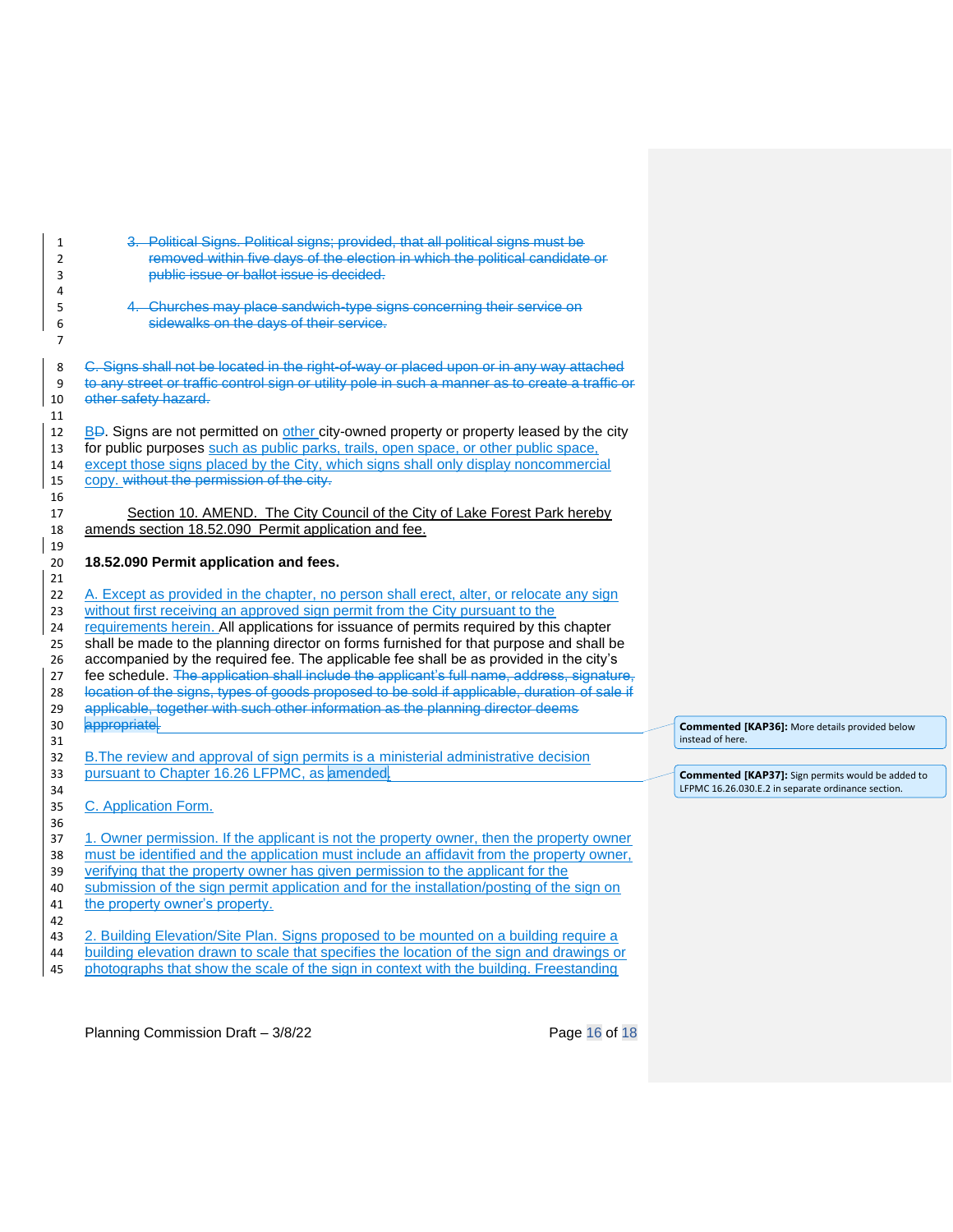| $\mathbf{1}$<br>$\overline{2}$<br>3<br>4<br>5<br>6<br>7<br>8<br>9<br>10<br>11<br>12<br>13<br>14<br>15<br>16<br>17<br>18<br>19<br>20<br>21 | signs require a site plan indicating the proposed sign location as it relates to property<br>lines, adjacent streets, and adjacent buildings.                                                                                                                                                                                              |
|-------------------------------------------------------------------------------------------------------------------------------------------|--------------------------------------------------------------------------------------------------------------------------------------------------------------------------------------------------------------------------------------------------------------------------------------------------------------------------------------------|
|                                                                                                                                           | 3. Scaled Design Drawing. A colored rendering or scaled drawing, including dimensions<br>of all sign faces, and descriptions of materials to be used, including color samples.                                                                                                                                                             |
|                                                                                                                                           | 4. Scaled Installation Drawing. A scaled drawing that includes the sign description,<br>proposed materials, size, weight, a manner of construction, and method of attachment,<br>including all hardware necessary for proper sign installation.                                                                                            |
|                                                                                                                                           | 5. Lighting. A drawing indicating the location and fixture type of all exterior lighting for<br>the proposed sign. The drawing shall specify wattage and bulb type to ensure<br>compatibility with the lighting standards in this chapter.                                                                                                 |
|                                                                                                                                           | 6. Expiration of Permit. A permanent sign approved under a permanent sign permit<br>must be installed within 180 days of issuance of the permit or the sign permit will<br>expire. No sign may be erected if a sign permit has expired.                                                                                                    |
|                                                                                                                                           | Section 11. AMEND. The City Council of the City of Lake Forest Park hereby<br>amends section 18.52.100, Violations.                                                                                                                                                                                                                        |
| 22<br>23<br>24                                                                                                                            | <b>18.52.100 Violations.</b>                                                                                                                                                                                                                                                                                                               |
| 25<br>26<br>27                                                                                                                            | A. A violation of LFPMC 18.52.080, Signs in public right-of-way, -shall be enforced as<br>a civil an-infraction subject to a fine of \$100.00 a day or portion thereof, and subject to<br>code enforcement pursuant to Chapter 1.25 LFPMC.                                                                                                 |
| 28<br>29<br>30                                                                                                                            | B. A violation of any other section of this chapter shall be a civile infraction subject to a<br>fine of \$25.00 a day or portion thereof, and subject to code enforcement pursuant to<br>Chapter 1.25 LFPMC.                                                                                                                              |
| 31<br>32<br>33<br>34<br>35<br>36<br>37<br>38<br>39<br>40<br>41<br>42<br>43                                                                | Section 12. SEVERABILITY. Should any portion of this ordinance, or its<br>application to any person or circumstance, be declared unconstitutional or otherwise<br>invalid for any reason, such decision shall not affect the validity of the remaining<br>portions of this ordinance or its application to other persons or circumstances. |
|                                                                                                                                           | Section 13. CORRECTIONS. The City Clerk is authorized to make necessary<br>corrections to this ordinance including, but not limited to, the correction of<br>scrivener's/clerical errors, references, ordinance numbering, section/subsection<br>numbers and any references thereto.                                                       |
|                                                                                                                                           | Section 14. EFFECTIVE DATE. This ordinance shall take effect five (5) days<br>after passage and publication.                                                                                                                                                                                                                               |
|                                                                                                                                           |                                                                                                                                                                                                                                                                                                                                            |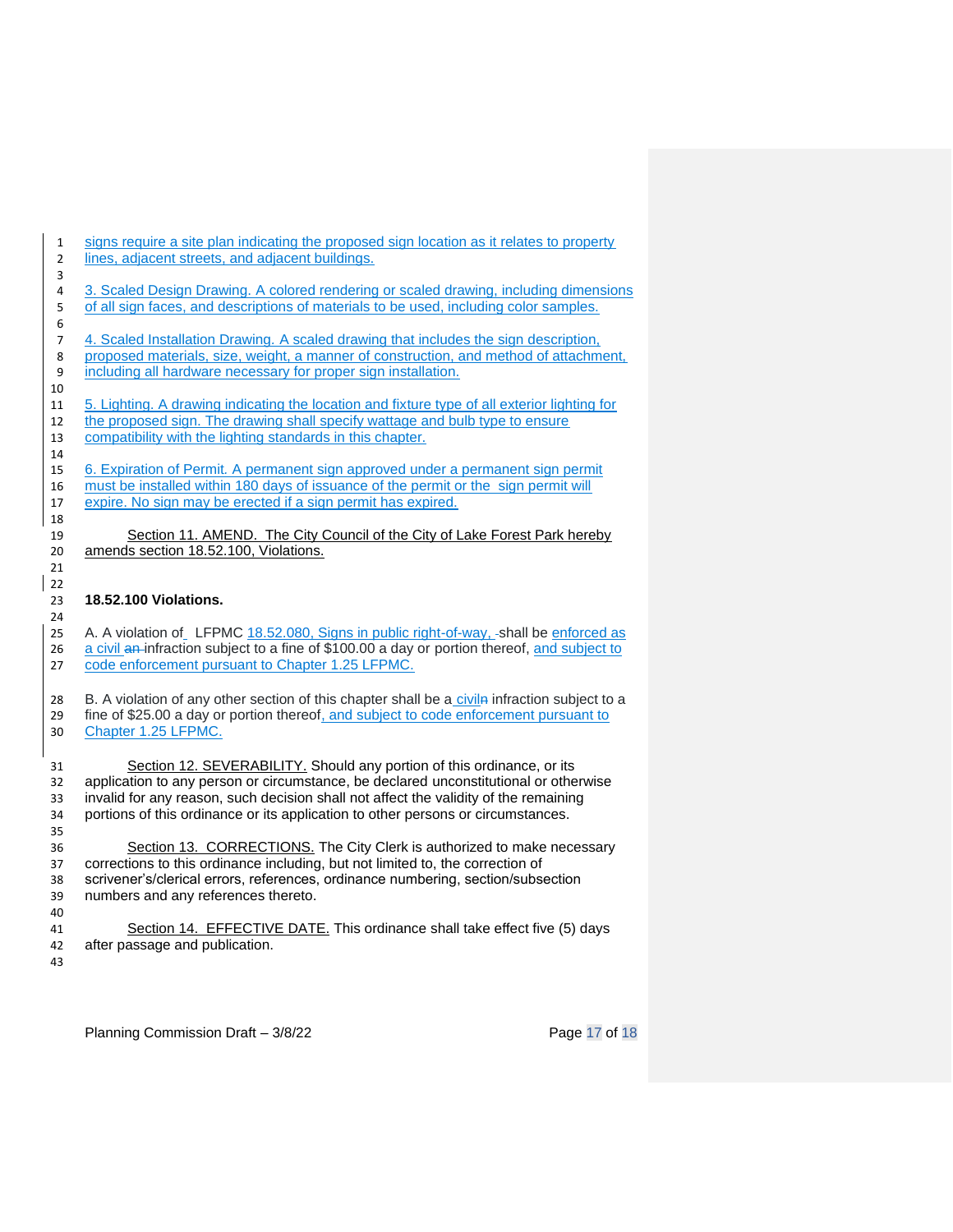| $\mathbf{1}$<br>$\overline{2}$ | APPROVED BY A MAJORITY of the Lake Forest Park City Council this click<br>here to enter day of month. day of Click here to enter month., 2022. |                       |  |
|--------------------------------|------------------------------------------------------------------------------------------------------------------------------------------------|-----------------------|--|
| 3<br>4<br>5                    |                                                                                                                                                | APPROVED:             |  |
| 6<br>7                         |                                                                                                                                                |                       |  |
| 8<br>9                         |                                                                                                                                                | Jeff Johnson<br>Mayor |  |
| 10<br>11<br>12<br>13<br>14     | ATTEST/AUTHENTICATED:                                                                                                                          |                       |  |
| 15<br>16<br>17                 | <b>Matthew McLean</b><br><b>City Clerk</b>                                                                                                     |                       |  |
| 18<br>19<br>20<br>21           | APPROVED AS TO FORM:                                                                                                                           |                       |  |
| 22<br>23<br>24                 | Kim Adams Pratt<br><b>City Attorney</b>                                                                                                        |                       |  |
| 25<br>26<br>27<br>28<br>29     | Introduced:<br>Adopted:<br>Posted:<br>Published:<br>Effective:                                                                                 |                       |  |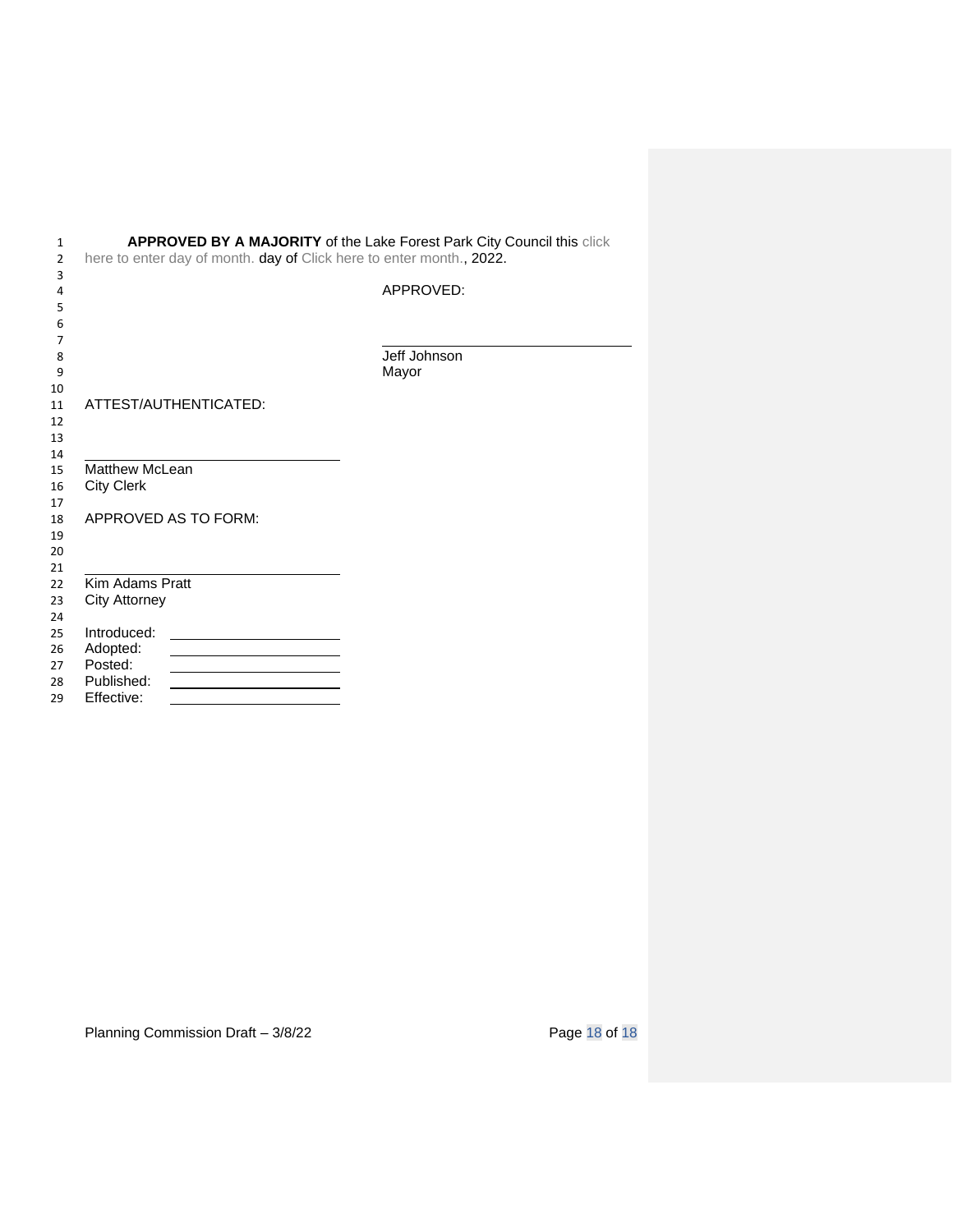### **SUMMARY TABLE Of PROPOSED AMENDMENTS TO CHAPTER 18.52 LFPMC**

| <b>Currently regulated as:</b>                                                                                                       | Proposed to be regulated                                                       | <b>Amendments</b>                                                                  |
|--------------------------------------------------------------------------------------------------------------------------------------|--------------------------------------------------------------------------------|------------------------------------------------------------------------------------|
| <b>Celebration Displays:</b><br>temporary signs solely for<br>purpose of announcing<br>opening of business,<br>announcing sale, etc. | as:<br>Temporary signs                                                         |                                                                                    |
| Changing message signs:<br>change message by moving<br>letters or numbers                                                            | Permanent Signs allowed in<br>all zones                                        | Amendment: monochromatic<br>only, no longer limited to<br>time, date, temperature. |
| Construction signs: identify<br>architect, builder, etc. on<br>project                                                               | Temporary signs                                                                |                                                                                    |
| Incidental sign: examples<br>such as no trespassing,<br>restrooms, birthday parties.<br>Maximum of 2.                                | Temporary signs                                                                |                                                                                    |
| Interior signs not visible from<br>right-of-way                                                                                      | Not meet definition of sign,<br>not regulated by chapter<br><b>18.52 LFPMC</b> |                                                                                    |
| Land use notice signs                                                                                                                | Temporary signs                                                                | Exempt when required by<br>code or statute                                         |
| Noncommercial Identity<br>Sign: examples are schools,<br>churches                                                                    | Temporary signs and<br>permanent signs in general                              |                                                                                    |
| Off-premises signs: message<br>is not incidental to current use<br>of property where sign<br>installed                               |                                                                                | Amendment: continue to be<br>prohibited if permanent                               |
| Organization signs at City<br>entrance                                                                                               | Legal nonconforming<br>Temporary signs                                         |                                                                                    |
| Real Estate and Open House                                                                                                           | Temporary signs                                                                |                                                                                    |
| Sandwich board signs                                                                                                                 | Temporary signs                                                                | Amendment: size decreased                                                          |
| Sculpture, fountain, bench<br>without advertising                                                                                    | Not meet definition of a sign<br>so not regulated by chapter<br>18.52 LFPMC    |                                                                                    |
| Seasonal signs: holiday,<br>festival                                                                                                 | Temporary signs                                                                |                                                                                    |

## **Draft Date: March 3, 2022**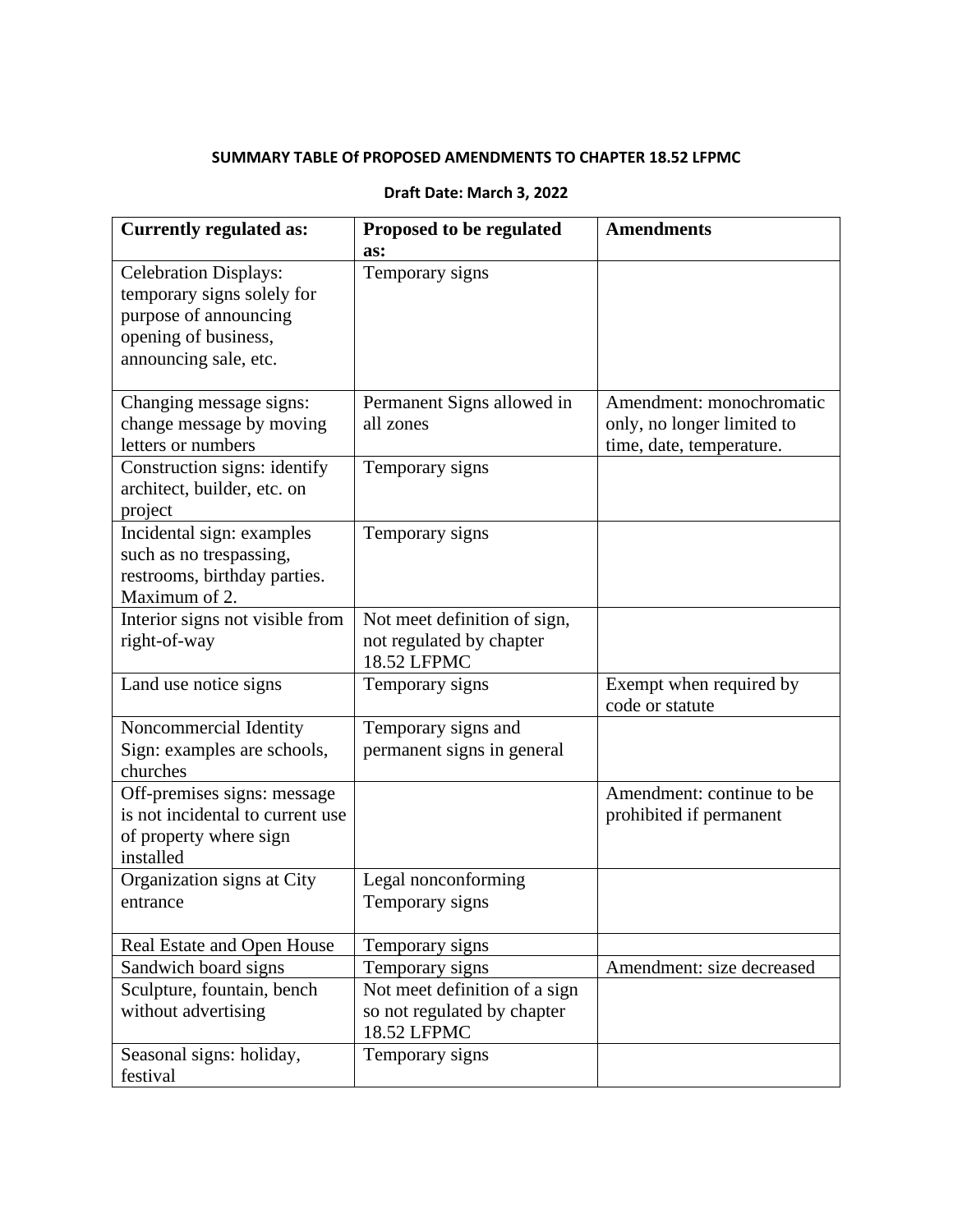| Special even sign: car wash, | Temporary signs  |                             |
|------------------------------|------------------|-----------------------------|
| community event, etc.        |                  |                             |
| Street light banner          | Repealed in 2007 | Add back with minor changes |
| Yard sale sign               | Temporary signs  |                             |

## **Temporary sign regulations proposed:**

- 1. Defined as any sign not permanently affixed or attached to the ground or a structure.
- 2. If on private property then must be within the Lot.
- 3. Durable material required
- 4. If illumination not allowed 11:00 pm to 8:00 am
- 5. Cannot be: on a roof, on a fence, obstruct an exit, located so hazardous to drivers or pedestrians, located in sight distance triangle
- 6. Size limited to six foot area per side with a maximum height of four feet.
- 7. Window signs cannot cover more than 50% of window
- 8. General Quantity: limited to 2 signs per right-of-way frontage, maximum of 4.
- 9. BN and CC zone quantity: 1
- 10. TC zone quantity: 8
- 11. Allowed in public right-of-way, permit required if more than 7 days

# **Permanent sign types proposed:**

- **1.** Awning or canopy sign continues to be allowed, but a definition is proposed.
- **2.** Banner continues to be allowed, but a definition is proposed
- **3.** Illuminated signs continues to be allowed, but a definition is proposed
- **4.** Lawn sign added
- **5.** Marquee sign added
- **6.** Monument sign added
- **7.** Pedestal sign added
- **8.** Pole or pylon sign
- **9.** Portable sign added
- **10.** Wall sign continues to be allowed, but a definition is proposed
- **11.** Window sign continues to be allowed, but a definition is proposed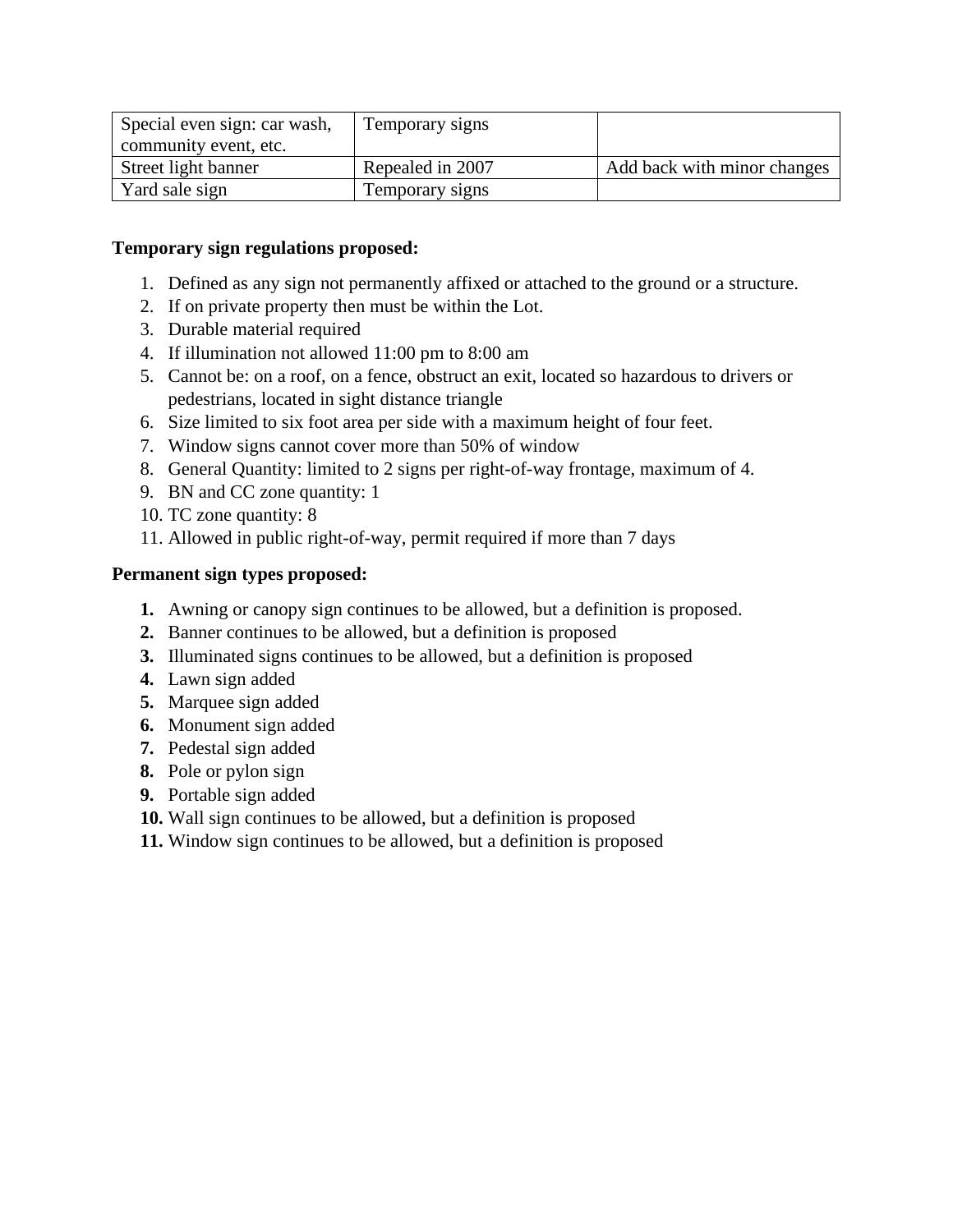| $\mathbf{I}$<br>$\overline{\mathbf{c}}$<br>3          | City of Lake Forest Park - Planning Commission<br>Draft Regular Meeting Minutes: February 8, 2022<br>Virtual/Zoom Meeting                                                                                                                                                                                                                                                                                                                                                                                                                                                                                                                                                                                                                                                                                            |
|-------------------------------------------------------|----------------------------------------------------------------------------------------------------------------------------------------------------------------------------------------------------------------------------------------------------------------------------------------------------------------------------------------------------------------------------------------------------------------------------------------------------------------------------------------------------------------------------------------------------------------------------------------------------------------------------------------------------------------------------------------------------------------------------------------------------------------------------------------------------------------------|
| $\overline{4}$<br>$\sqrt{5}$<br>6<br>$\boldsymbol{7}$ | Planning Commissioners present: Chair Maddy Larson, Richard Saunders, T.J. Fudge, Ira Gross, Lois Lee,<br>David Kleweno, Melissa Cranmer, Jim Bourey, Walter Hicks                                                                                                                                                                                                                                                                                                                                                                                                                                                                                                                                                                                                                                                   |
| $8\,$<br>9<br>10                                      | Staff and others present: Steve Bennett, Planning Director; Nick Holland, Senior Planner, Councilmember<br>Lorri Bodi (Planning Commission Liaison), Kim Adams-Pratt, City Attorney                                                                                                                                                                                                                                                                                                                                                                                                                                                                                                                                                                                                                                  |
| 11<br>12                                              | Members of the Public: Stephanie Shenk, Mike Dee, Kent Shuey, Jolene Jang                                                                                                                                                                                                                                                                                                                                                                                                                                                                                                                                                                                                                                                                                                                                            |
| 13<br>14                                              | Planning Commissioners absent: n/a                                                                                                                                                                                                                                                                                                                                                                                                                                                                                                                                                                                                                                                                                                                                                                                   |
| 15<br>16                                              | <b>Call to order:</b> Chair Larson called the meeting to order at 7:00 pm.                                                                                                                                                                                                                                                                                                                                                                                                                                                                                                                                                                                                                                                                                                                                           |
| 17<br>18<br>19<br>20                                  | <b>Approval of Agenda</b><br>Cmr. Gross made a motion to approve the agenda, Cmr. Cranmer seconded. All voted in favor of the motion<br>to approve the agenda.                                                                                                                                                                                                                                                                                                                                                                                                                                                                                                                                                                                                                                                       |
| 21<br>22<br>23                                        | <b>Land Acknowledgement:</b><br>Cmr. Saunders read the land acknowledgement.                                                                                                                                                                                                                                                                                                                                                                                                                                                                                                                                                                                                                                                                                                                                         |
| 24<br>25<br>26<br>27                                  | <b>Approval of Meeting Minutes from January 11, 2022</b><br>Cmr. Gross made a motion to approve the January 11, 2022 meeting minutes as drafted and Cmr. Saunders<br>seconded.                                                                                                                                                                                                                                                                                                                                                                                                                                                                                                                                                                                                                                       |
| 28<br>29                                              | Chair Larson thanked staff for their effort and the content of the minutes.                                                                                                                                                                                                                                                                                                                                                                                                                                                                                                                                                                                                                                                                                                                                          |
| 30<br>31                                              | All voted in favor of the motion to approve the January 11, 2022, minutes as drafted.                                                                                                                                                                                                                                                                                                                                                                                                                                                                                                                                                                                                                                                                                                                                |
| 32<br>33<br>34                                        | <b>Meeting Dates:</b><br>Next regular meeting is scheduled for March 8, 2022.                                                                                                                                                                                                                                                                                                                                                                                                                                                                                                                                                                                                                                                                                                                                        |
| 35<br>36<br>37<br>38<br>39<br>40<br>41<br>42<br>43    | <b>Citizen Comments:</b><br>Stephanie Shenk said she resides at 18749 23 AVE NE. She talked about the new rules for ADUs and said<br>she would like to construct an ADU on her property. She asked when the rules would be adopted. Chair<br>Larson indicated that questions were not usually addressed during citizen comment period, but added that the<br>City Council has the Commission's recommendation on the topic and that progress can be tracked through<br>the Council. Councilmember Bodi asked Director Bennett when the Council's hearing on the topic would be<br>held. Director Bennett said that the public hearing on the proposed ADU regulations will be later this<br>month.                                                                                                                   |
| 44<br>45<br>46<br>47<br>48<br>49<br>50<br>51          | Jolene Jang provided her address and talked about a recent meeting where Chair Larson indicated that the<br>citizens surrounding a reasonable use exception (RUE) proposal often seem to have the burden of proving<br>that RUE proposals do not meet the approval criteria. Ms. Jang said that the LFP Stewardship Foundation<br>has assisted her with her public comments on the RUE project adjacent to her property. She went on to<br>describe how she has navigated the regulatory framework for RUEs and said that the citizens and city staff<br>alike have pressure from the master builders association to approve such proposals. She noted the opinions<br>of other individuals regarding environmental stewardship and how a precedent may be set with approval of<br>the project adjacent to her home. |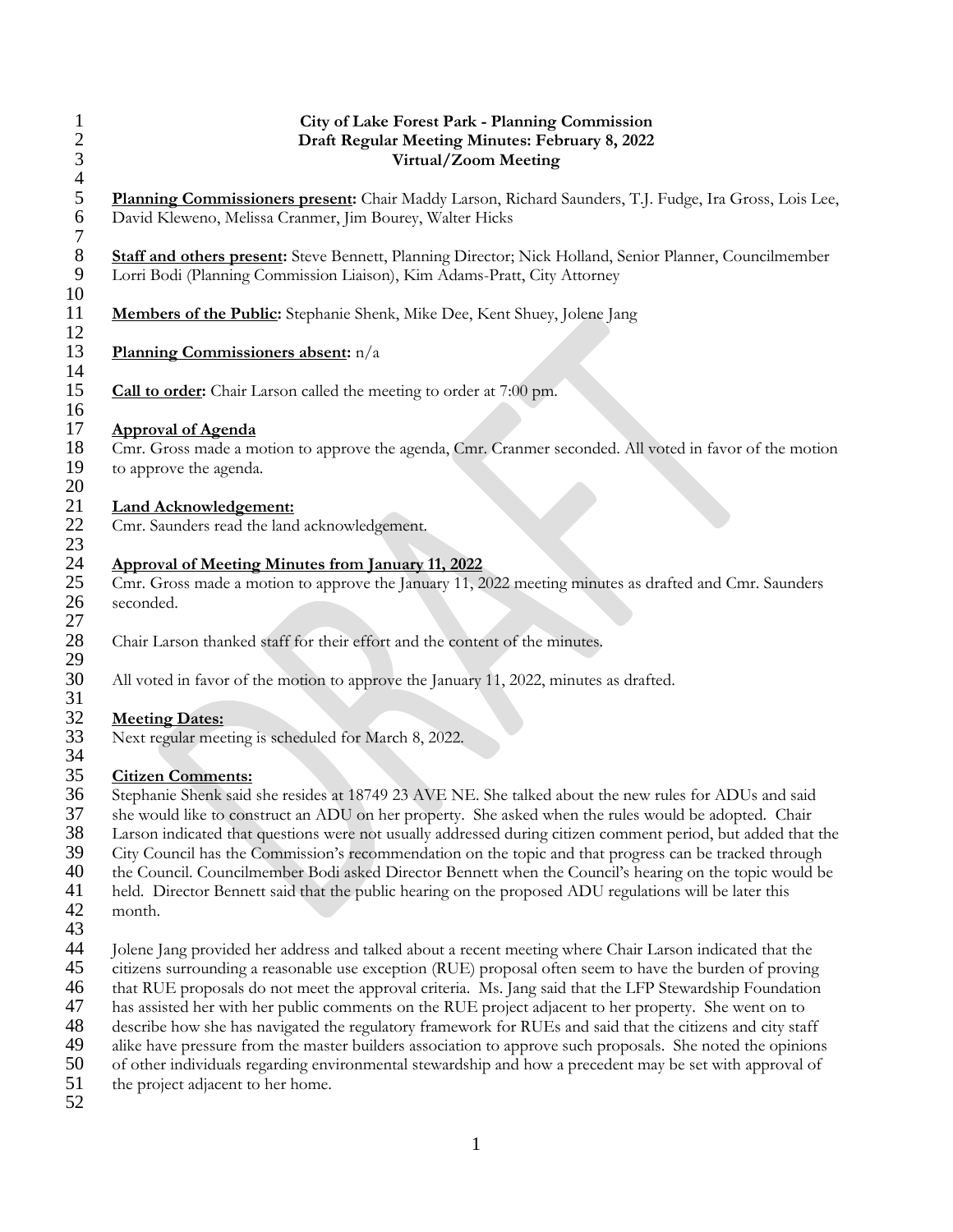$\frac{1}{2}$ 

# 2 **Report from City Council Liaison**

3 Councilmember Bodi welcomed the new Commission members. She thanked Cmr. Saunders for his service.<br>4 She informed the Commission of the recently elected leadership positions on the Council. She said that the 4 She informed the Commission of the recently elected leadership positions on the Council. She said that the mayor is gathering members for the climate action committee and the parks board. She went on to describe 5 mayor is gathering members for the climate action committee and the parks board. She went on to describe<br>6 the function of the parks board and how the public engagement process might work for the new waterfront 6 the function of the parks board and how the public engagement process might work for the new waterfront park.

8<br>9

9 Councilmember Bodi said that the city is monitoring state legislation for zoning and density requirements and that LFP has an environmental interest as well as a city service interest in what occurs. She said that the next

11 Council work session will include a presentation form King County Conservation District regarding riparian

area management. 13

14 Cmr. Cranmer asked about the emergency shelter regulations and requested an update. Councilmember Bodi 15 responded and said that the deadline was met, and the City developed some regulations for locations of<br>16 emergency shelters as well as some supporting regulations. Attorney Pratt clarified that the current 16 emergency shelters as well as some supporting regulations. Attorney Pratt clarified that the current regulations are interim.

regulations are interim.

18<br>19 19 Cmr. Saunders asked about Sound Transit. Councilmember Bodi said that they are moving ahead on the 20<br>20 BRT work, which is supposed to conclude in 2024. Councilmember Bodi asked Director Bennett to prov 20 BRT work, which is supposed to conclude in 2024. Councilmember Bodi asked Director Bennett to provide 21 his input. Director Bennett responded that Sound Transit would like to have agreements for permitting<br>22 timelines and that the agency is close to submitting some critical area permit applications. timelines and that the agency is close to submitting some critical area permit applications.

24 Cmr. Gross asked if the 2024 timeline is for design or complete construction, and Councilmember Bodi said<br>25 it was for completion of construction. it was for completion of construction. 26

27 Chair Larson asked about the composition of the climate action committee. Councilmember Bodi responded<br>28 with her understanding of the makeup of the committee and noted that the Council will provide guidance. with her understanding of the makeup of the committee and noted that the Council will provide guidance.

### 30 **Old Business** 31

32 Chair Larson welcomed the new Commission members. She thanked staff for their work on the sign code updates.

34

23

29

# 35 • *Sign code update- review City Attorney draft amendments*

36<br>37 37 Director Bennett suggested a format for the discussion and indicated that this amount of code to be reviewed 38 is significant. He mentioned the table that staff created for tracking the changes to the code. He asked<br>39 Attorney Pratt to introduce the proposed changes. Attorney Pratt to introduce the proposed changes.

40

41 City Attorney Pratt said that she went through the existing code to identify what areas should be changed 42 based on her knowledge of the relevant case law and her understanding of content regulation. Director 43 Bennett shared a screen with the proposed changes highlighted with strikeouts and underlines. City Atto

43 Bennett shared a screen with the proposed changes highlighted with strikeouts and underlines. City Attorney

44 Pratt said that instead of content regulations, which the current code was full of, a set of regulations for<br>45 temporary signs may provide way of avoiding content regulation. She said that she added several new

temporary signs may provide way of avoiding content regulation. She said that she added several new

46 definitions that describe different types of signs. She went on to describe some of the new definitions she<br>47 added and described why she eliminated some of the existing definitions, which in most cases involved

added and described why she eliminated some of the existing definitions, which in most cases involved

48 content regulation. She emphasized that all content-based definitions are proposed to be eliminated within <br>49 the current draft. the current draft.

- 50
- 51 Director Bennett asked if there were any questions. Cmr Bourey asked if signs in the right of way were
- 52 allowed, and City Attorney Pratt responded that they were allowed. Cmr. Saunders asked where the new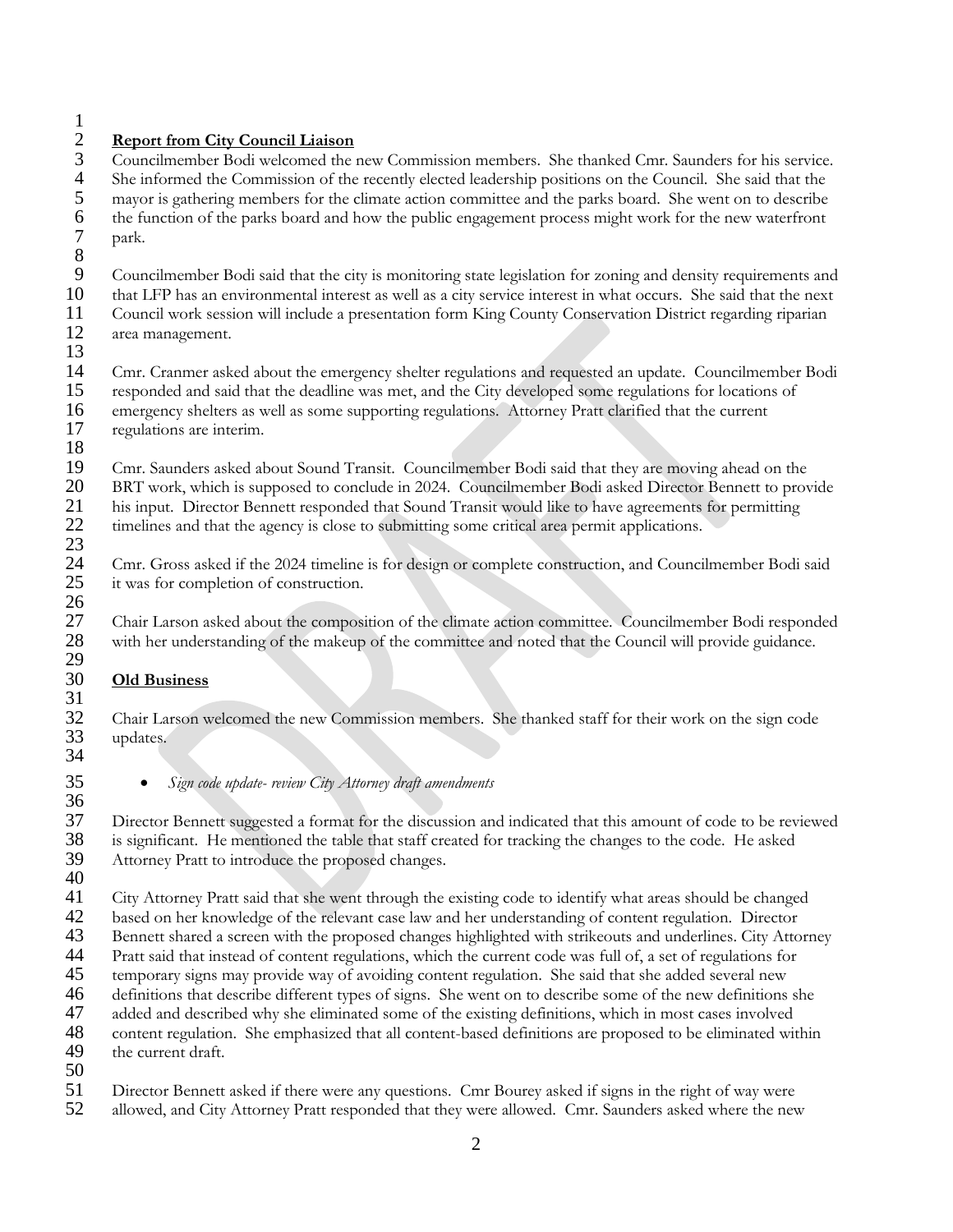1 definitions came from. City Attorney Pratt responded and said that she pulled a lot of them from other city<br>2 codes. Cmr. Saunders asked about the significance of term mono-chromatic. Director Bennett responded 2 codes. Cmr. Saunders asked about the significance of term mono-chromatic. Director Bennett responded<br>3 and said that the basis of the term surrounds the Déjà vu site and that company's animated signage. City 3 and said that the basis of the term surrounds the Déjà vu site and that company's animated signage. City<br>4 Attorney Pratt continued with her presentation on the code amendments. Cmr. Hicks asked how danger

4 Attorney Pratt continued with her presentation on the code amendments. Cmr. Hicks asked how danger can<br>5 be determined by color and/or wording and City Attorney Pratt responded and said that the term 'wording'

5 be determined by color and/or wording and City Attorney Pratt responded and said that the term 'wording'<br>6 would probably have to be eliminated. Cmr. Fudge said that he believes wording could fit in certain sections

6 would probably have to be eliminated. Cmr. Fudge said that he believes wording could fit in certain sections, 7 when used in a limited context. City Attorney Pratt said that the Commission could keep the term within the described section if it were to meet the higher constitutional standard where the city has an interest in

- 8 described section if it were to meet the higher constitutional standard where the city has an interest in<br>9 regulating it. Chair Larson asked about item 6; line 8. She said that it sounds like it could be limiting y
- 9 regulating it. Chair Larson asked about item 6; line 8. She said that it sounds like it could be limiting what is<br>10 on public property and City Attorney Pratt responded affirmatively. A general discussion about allowed
- 10 on public property and City Attorney Pratt responded affirmatively. A general discussion about allowed 11 signage within the right of way occurred.
- 

 $\frac{12}{13}$ 13 City Attorney Pratt continued with her presentation on the recommended code amendments. She talked about the permitting thresholds for some types of temporary signs. Cmr. Bourey asked if an off-premises 15 sign contains content, how can it be regulated. City Attorney Pratt said that the regulation would have to<br>16 meet the higher constitutional standards. Cmr. Bourey talked about the use of signage in the right of way. 16 meet the higher constitutional standards. Cmr. Bourey talked about the use of signage in the right of way.<br>17 City Attorney Pratt suggested regulating the amount of time the sign could be posted. Cmr. Bourey said th 17 City Attorney Pratt suggested regulating the amount of time the sign could be posted. Cmr. Bourey said that 18 regulating signage in the right of way is a difficult item to regulate. Cmr. Fudge asked about the political sign<br>19 regulations which are proposed to be deleted and asked how the timeline for signage gets regulated. Ci 19 regulations which are proposed to be deleted and asked how the timeline for signage gets regulated. City<br>20 Attorney Pratt said that a permit could be issued for signs that need to stay up more than the allowed time 20 Attorney Pratt said that a permit could be issued for signs that need to stay up more than the allowed time.<br>21 Chair Larson asked if a "black lives matter" sign would require a permit if it were to be up more than seve 21 Chair Larson asked if a "black lives matter" sign would require a permit if it were to be up more than seven<br>22 days, under the proposed draft. City Attorney Pratt responded that a sign of that type would require a perm 22 days, under the proposed draft. City Attorney Pratt responded that a sign of that type would require a permit 23 as currently proposed. Director Bennett suggested regulating temporary signs for politics and social<br>24 statements in a manner does not become a cumbersome enforcement issue. Chair Larson indicated t 24 statements in a manner does not become a cumbersome enforcement issue. Chair Larson indicated that these<br>25 types of social statement signs should be allowed within the community. City Attorney Pratt provided her 25 types of social statement signs should be allowed within the community. City Attorney Pratt provided her perspective on how to regulate this type of sign. She said she had worked with another code where an 26 perspective on how to regulate this type of sign. She said she had worked with another code where an 27 exemption for a 3'x4' sign was adopted for this type of sign. She said that real estate signs also fall into this<br>28 category. A general discussion on how to regulate temporary signs occurred. category. A general discussion on how to regulate temporary signs occurred. 29

30 Cmr. Kleweno suggested that the City Attorney be allowed to finish her presentation before any additional 31 questions, given the amount of material that needs to be presented. Chair Larson agreed. City Attorney Pratt continued her presentation. She presented the proposed regulations for temporary signs. She said that 6 32 continued her presentation. She presented the proposed regulations for temporary signs. She said that 6 square feet and no higher than 4 feet is suggested for temporary signs in all districts but suggested that lai 33 square feet and no higher than 4 feet is suggested for temporary signs in all districts but suggested that larger temporary signs may be allowed in commercial districts. She also talked about a cap of four temporary signs 35 in commercial districts, and eight in the town center zone.

36<br>37

37 Cmr. Cranmer asked about the number of temporary signs in residential zones, which is proposed to be two.<br>38 She asked if a public notice sign would count against the total amount of temporary signs. City Attorney She asked if a public notice sign would count against the total amount of temporary signs. City Attorney 39 Pratt responded that a public notice sign is an exempt sign as proposed in the new regulations. City Attorney<br>40 Pratt emphasized that she only changed items in the existing code that dealt with content and that she tri Pratt emphasized that she only changed items in the existing code that dealt with content and that she tried 41 not to change too much. She described the various types of revisions she is proposing, such as changing<br>42 message signs as a part of permanent signage in commercial zones. City Attorney Pratt said that limiting 42 message signs as a part of permanent signage in commercial zones. City Attorney Pratt said that limiting 43 home occupation signage in residential zones is a content-based regulation and that the City will need to<br>44 determine if it has an interest in regulating such signage. City Attorney Pratt introduced new sections 44 determine if it has an interest in regulating such signage. City Attorney Pratt introduced new sections<br>45 regulating southern gateway signs as well as signs within the right of way. Cmr. Fudge asked if the cit 45 regulating southern gateway signs as well as signs within the right of way. Cmr. Fudge asked if the city has to<br>46 permit signs within the right of way. City Attorney Pratt responded and said that the free speech rights 46 permit signs within the right of way. City Attorney Pratt responded and said that the free speech rights could 47 come into play, for example if an individual were to wear a sign in the right of way. She also introduced a<br>48 new section clarifying the content of permit applications for signage. new section clarifying the content of permit applications for signage.

49

50 City Attorney Pratt reviewed a chart that tracks the sign code changes. She emphasized that the chart shows

51 that most changes are for new temporary signage. Chair Larson thanked City Attorney Pratt for the<br>52 presentation and asked about the next steps. Director Bennett responded that the questions the Co 52 presentation and asked about the next steps. Director Bennett responded that the questions the Commission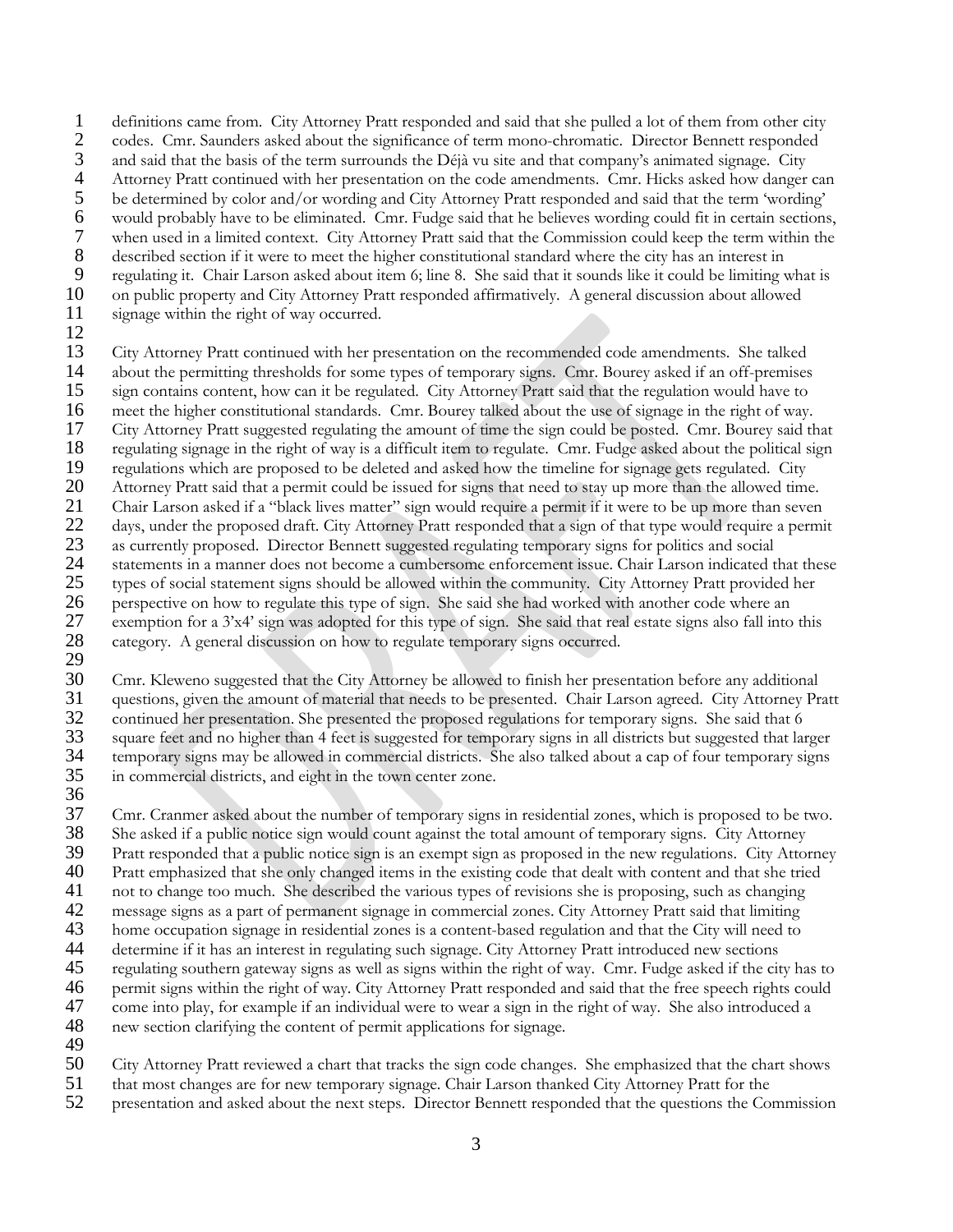1 has posed to date would generate some policy options. He encouraged Commissioners to continue review of the new content and think about any changes in policy direction that the City should consider related to 2 the new content and think about any changes in policy direction that the City should consider related to signage. He said he hoped that the Commission might be able to make a recommendation after a couple 3 signage. He said he hoped that the Commission might be able to make a recommendation after a couple<br>4 more reviews of the proposed changes. Cmr. Bourey said that the case that is before the US Supreme Co 4 more reviews of the proposed changes. Cmr. Bourey said that the case that is before the US Supreme Court on off-premises sign could provide some insight to what we are regulating. 5 on off-premises sign could provide some insight to what we are regulating. 6

7 • *Adoption of 2022 PC work plan*

8 9 Chair Larson asked if all had reviewed the work plan. Cmr. Saunders said that the draft reflects the previous 10 discussions. Cmr. Kleweno said that the amount of code we just reviewed on the sign issue, could bump the discussions. Cmr. Kleweno said that the amount of code we just reviewed on the sign issue, could bump the 11 group over a 20% commitment on the topic. He wanted to ensure that the group devotes enough time to the<br>12 issue. Chair Larson asked for input from Director Bennett. He responded that the percentages reflect intent, issue. Chair Larson asked for input from Director Bennett. He responded that the percentages reflect intent, 13 but they are not binding. 14

15 Cmr. Lee made a motion to adopt the 2022 Planning Commission work plan, and Cmr. Bourey seconded the motion. All voted and the motion carried unanimously. motion. All voted and the motion carried unanimously.

### 18 **New Business**

17

 $\frac{19}{20}$ 20 *2021 annual report*

21 22 Chair Larson asked if all had a chance to review the content of the report. She asked for discussion or questions. Councilmember Bodi suggested that the Commission present the report to the Council at a 23 questions. Councilmember Bodi suggested that the Commission present the report to the Council at a future<br>24 meeting. Chair Larson asked if that had been done in the past and Director Bennett responded and said that 24 meeting. Chair Larson asked if that had been done in the past and Director Bennett responded and said that 25 it had not been done in the past. Director Bennett noted that Cmr. Saunders was the creator of annual<br>26 reports with this format which has been in use for several years. Chair Larson asked the Commission if 26 reports with this format which has been in use for several years. Chair Larson asked the Commission if they 27 would like to present the report to the Council. Cmr. Fudge said that it could be valuable if the Commission<br>28 has additional input for the ADU code. Cmr Gross agreed with Cmr. Fudge. Cmr. Hicks said that he agreed 28 has additional input for the ADU code. Cmr Gross agreed with Cmr. Fudge. Cmr. Hicks said that he agreed<br>29 with Chair Larson on the issue. Cmr. Kleweno said that the tree board presented the annual reports to the 29 with Chair Larson on the issue. Cmr. Kleweno said that the tree board presented the annual reports to the<br>30 Council during his time on that board. Cmr. Saunders said that it would be a good idea to present the annu 30 Council during his time on that board. Cmr. Saunders said that it would be a good idea to present the annual report to Council. Cmr. Bourey said that the new Council members could benefit from a report or 31 report to Council. Cmr. Bourey said that the new Council members could benefit from a report or<br>32 resentation. Cmr. Lee said that she could be available if a request was made to present it. Chair L 32 presentation. Cmr. Lee said that she could be available if a request was made to present it. Chair Larson 33 asked how to get on the Council's agenda. Councilmember Bodi responded and said that she will inform the<br>34 Council that the Commission would like to make a presentation on the 2021 Planning Commission annual 34 Council that the Commission would like to make a presentation on the 2021 Planning Commission annual 35 report as it pertains to adoption of the recommended ADU regulations. Chair Larson asked when John Lebo<br>36 resigned. Director Bennett responded that he wasn't sure and said that he would double check on the terms. resigned. Director Bennett responded that he wasn't sure and said that he would double check on the terms.

- 38 Cmr. Gross made a motion to accept the draft of the 2021 Planning Commission annual report, Cmr.<br>39 Cranmer seconded the motion. All voted and the motion carried unanimously. Cranmer seconded the motion. All voted and the motion carried unanimously.
- 40 41

47

37

42 *Election of Officers* 43 Chair Larson asked Director Bennett to lead the discussion on the election of officers. Director Bennett<br>44 responded and explained the nomination and voting process for both Chair and Vice Chair. responded and explained the nomination and voting process for both Chair and Vice Chair.

- 45 46 Director Bennett called for chair nominations.
- 48 Cmr. Cranmer nominated Chair Larson. Chair Larson asked if anyone was interested in chairing the
- 49 committee. Discussion occurred. Chair Larson indicated that she has served for two years and asked if a<br>50 commissioner can serve more than two years in a single office. Director Bennett responded that the
- 50 commissioner can serve more than two years in a single office. Director Bennett responded that the
- 51 Commission could work under the assumption that a chair can serve more than two years in a row and then<br>52 elect a new one at the next meeting if it turns out not to be allowed. Director Bennett asked if there were any
- elect a new one at the next meeting if it turns out not to be allowed. Director Bennett asked if there were any